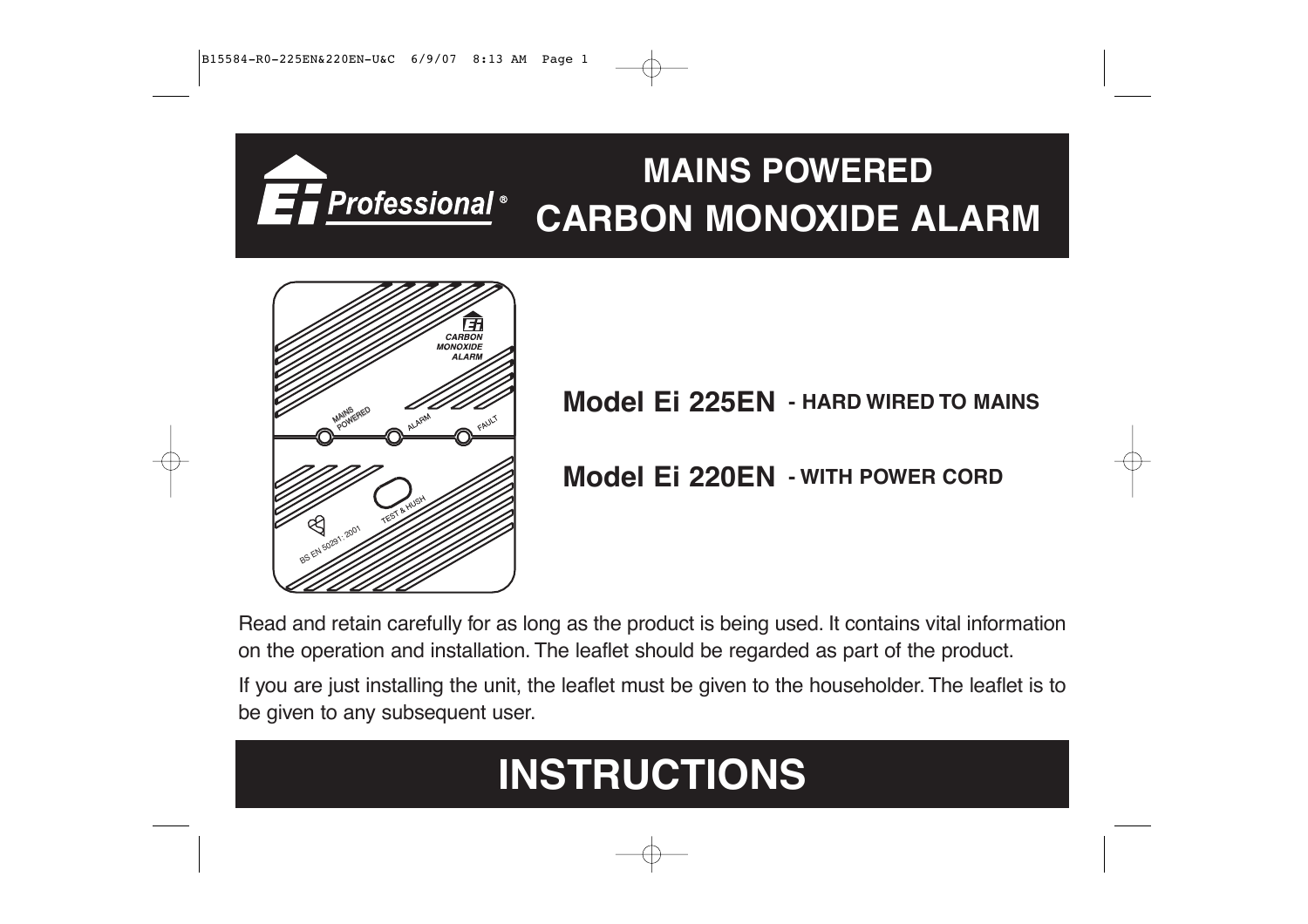|                 | <b>CONTENTS</b>                                     | Page |
|-----------------|-----------------------------------------------------|------|
| 1               | <b>READ THIS FIRST</b>                              | 3    |
| 2               | <b>WHAT TO DO WHEN THE CO ALARM SOUNDS</b>          | 4    |
| 3               | <b>CARBON MONOXIDE - THE SILENT KILLER!</b>         | 5    |
| $\overline{4}$  | <b>WHERE TO PLACE CARBON MONOXIDE ALARMS</b>        | 11   |
| 5               | <b>INSTALLING YOUR CARBON MONOXIDE ALARMS</b>       | 15   |
| 6               | <b>TESTING YOUR CARBON MONOXIDE ALARMS</b>          | 19   |
| $\overline{7}$  | <b>MAINTAINING CARBON MONOXIDE ALARMS</b>           | 20   |
| 8               | <b>LIMITATIONS OF CARBON MONOXIDE ALARMS</b>        | 22   |
| 9               | <b>HOW TO PROTECT YOUR FAMILY</b>                   | 24   |
| 10 <sup>1</sup> | <b>TECHNICAL SPECIFICATIONS</b>                     | 26   |
| 11              | <b>GETTING YOUR CARBON MONOXIDE ALARMS SERVICED</b> | 28   |
| 12 <sup>2</sup> | <b>GUARANTEE</b>                                    | 28   |
| 13              | <b>TROUBLESHOOTING</b>                              | 30   |

€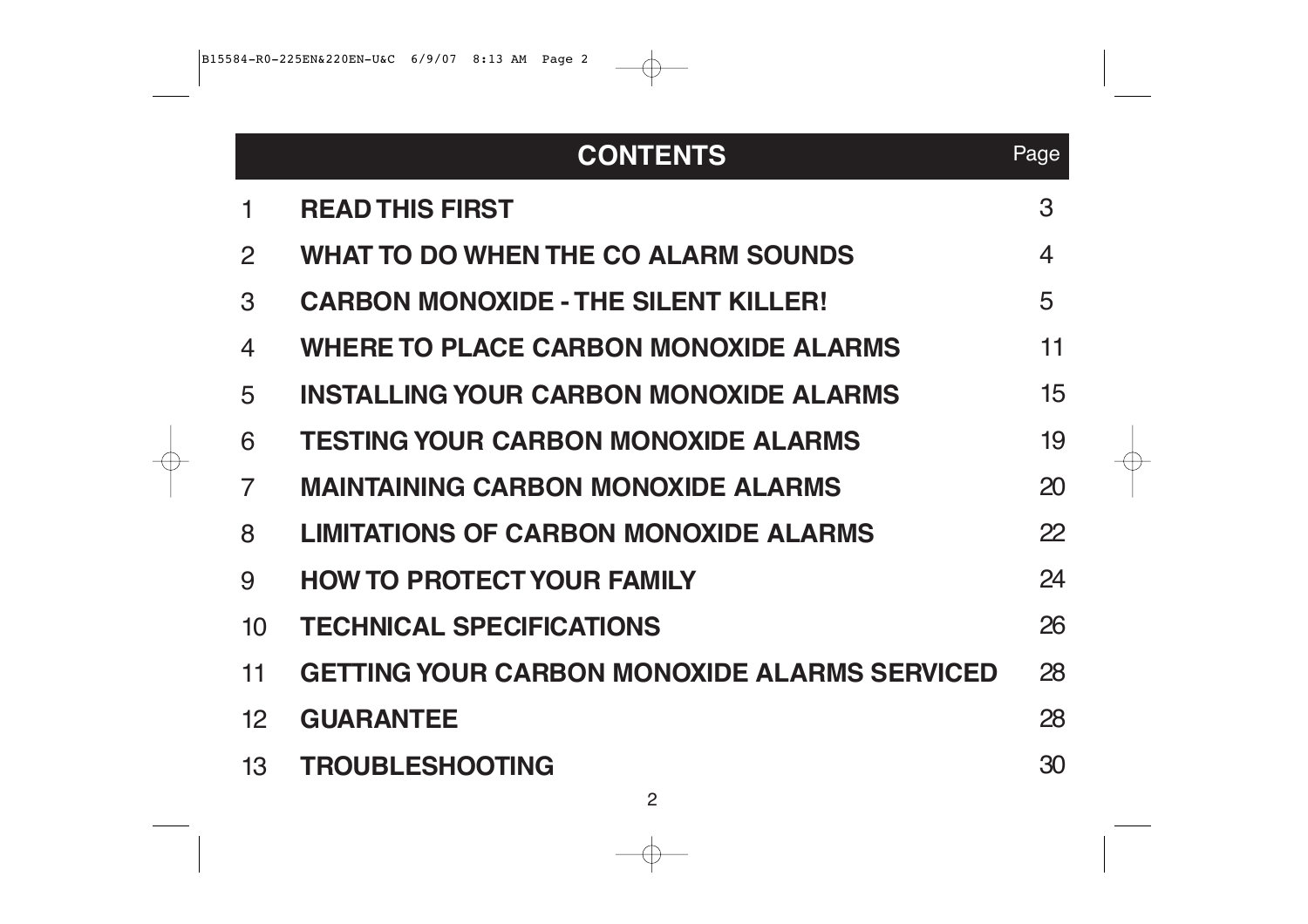# **1. READ THIS FIRST**

**WARNING:** The Ei225EN Alarm should be permanently wired to the mains by a qualified electrician in accordance with IEE wiring regulations (BS7671).



The Ei220EN is just plugged in to the mains.



Install the Carbon Monoxide Alarm (CO Alarm) in every room that contains a fuel burning appliance, particularly rooms where people spend a lot of time e.g. bedrooms, kitchens and sitting rooms.



In rooms with an appliance install (preferably) on the ceiling, (300mm from walls), and between 1m to 3m horizontally from appliance. In rooms remote from the appliance install at breath level, where the light indicators can be seen.



Regularly check that the green power light is on. **Important:** The CO Alarm will not work if the mains supply is off.



Test the unit weekly by pressing the test/hush button-the horn will sound.



Open the unit by sliding the cover up as shown in figure 1. Then remove the terminal block screw. (Ei225EN only).



Immediately the unit is powered the green light will turn on & the red & amber lights will flash once to show they are operational.



Replace unit after up to 6 years operation (see 'Replace by' date on sidewall label).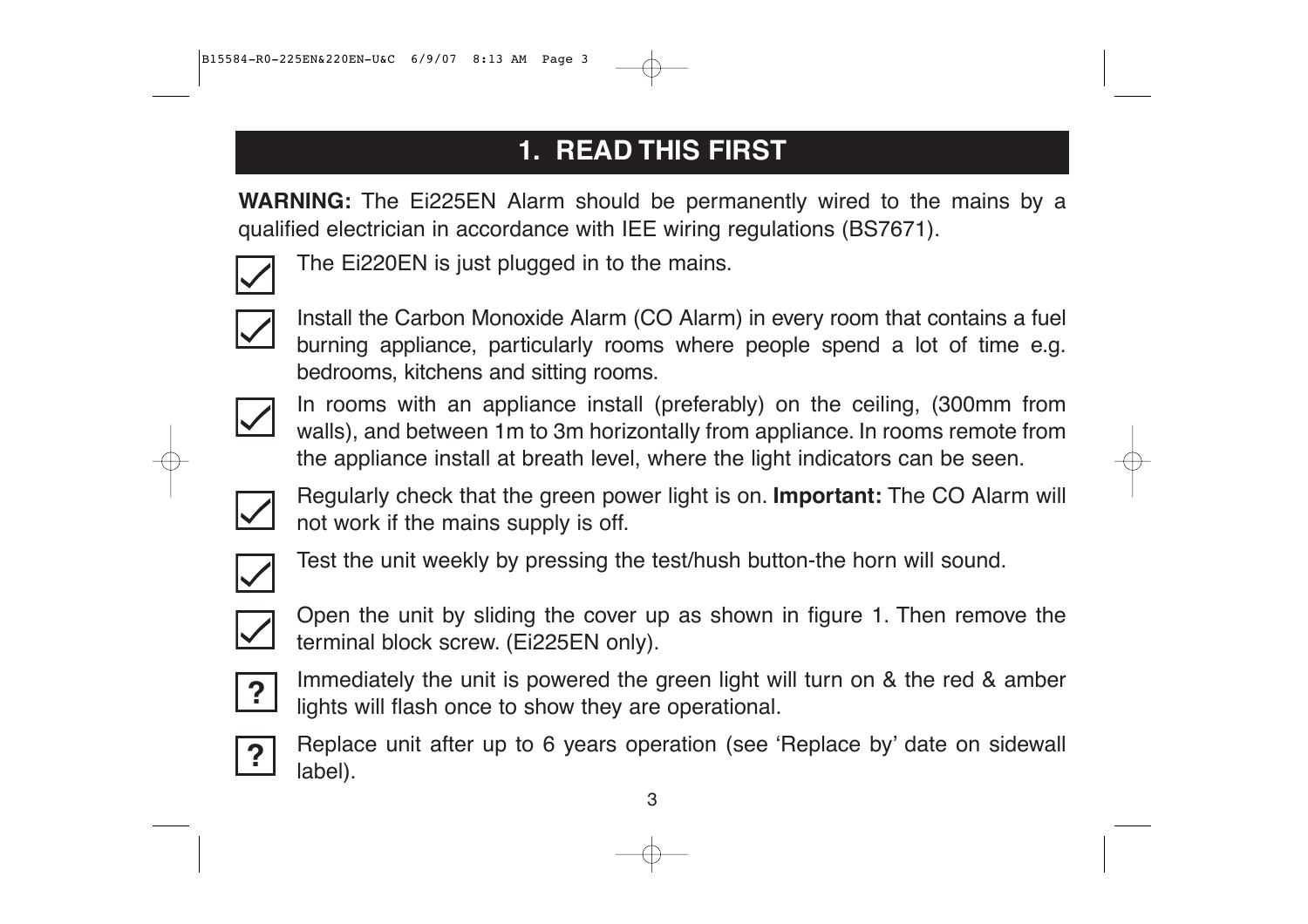

When the CO Alarm detects abnormal levels of CO (above 50ppm CO) the **red light** starts to flash and the horn will sound within 90 minutes. At higher levels of CO the alarm will turn on sooner (see table B - page 9).



The CO Alarm will automatically reset once the CO has cleared. Pressing the test/hush button resets the CO Alarm immediately (below 300ppm CO). If CO is still present the red light and horn will turn on again after about 4 minutes.



The CO Alarm is no substitute for keeping chimneys and flues clear and in good condition, and all of your appliances serviced regularly according to the manufacturers' instructions.



Do not fit alarm until all building work is completed to avoid contamination.

# **2. WHAT TO DO WHEN THE ALARM SOUNDS**

**(1)** Open the doors and windows to ventilate the area.

**(2)** Turn off all fuel appliances where possible and stop using them. (The alarm can be silenced immediately by pushing the test/hush button).

**(3)** Evacuate the property leaving the doors and windows open.

**(4)** Get medical help immediately for anyone suffering the effects of Carbon Monoxide poisoning (headache, nausea), and advise that Carbon Monoxide poisoning is suspected.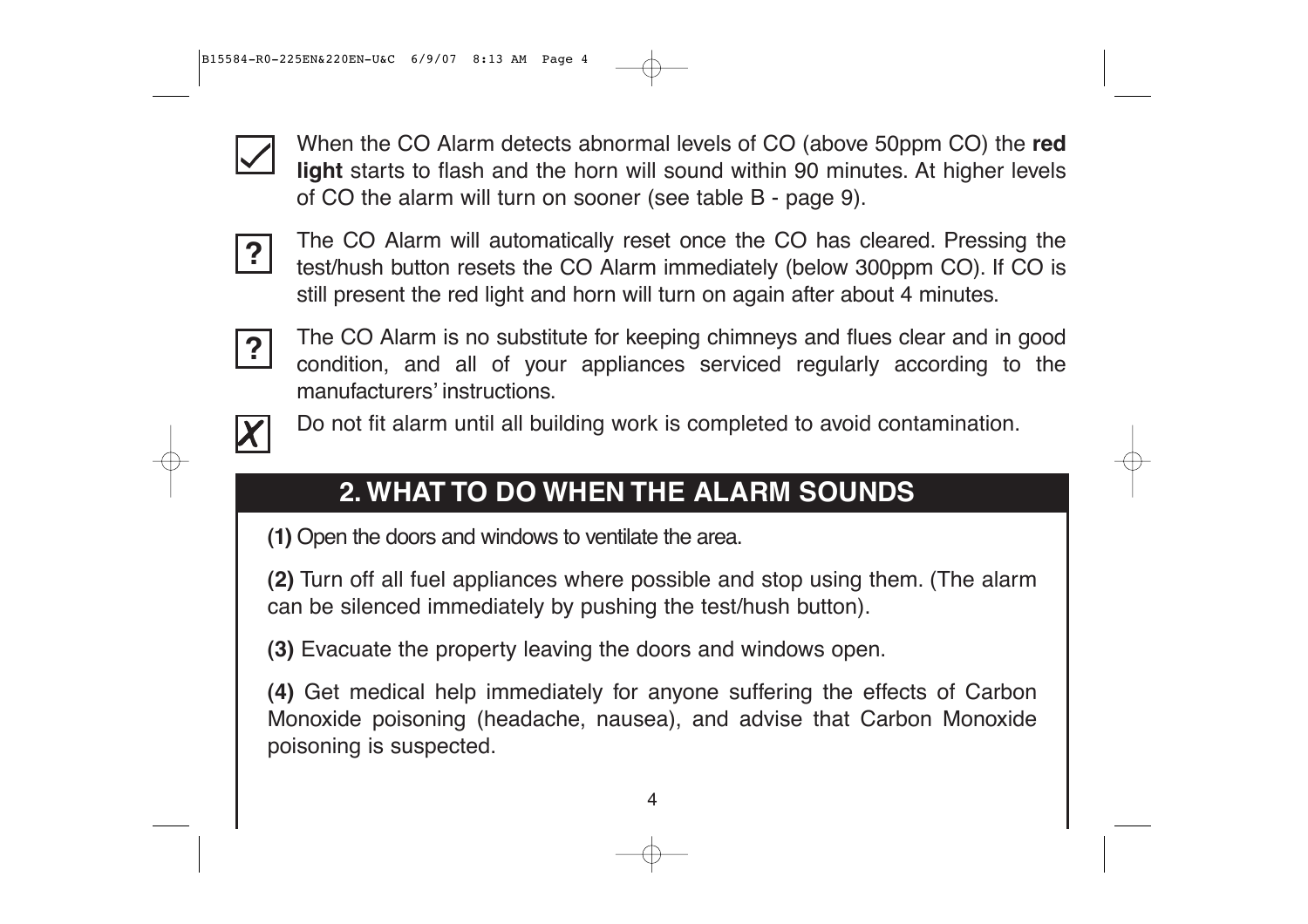**(5)** Ring your gas or other fuel supplier on their emergency number. Keep the number in a prominent place.

**(6)** Do not re-enter the property until the alarm has stopped. (If the alarm has been silenced by pressing the test/hush button, wait at least 5 minutes so the alarm can check that the CO has cleared).

**(7)** Do not use the fuel appliances again until they have been checked by an expert. In the case of gas appliances this must be a CORGI registered installer.

5

# **3. CARBON MONOXIDE - THE SILENT KILLER!**

#### **2.1 What is Carbon Monoxide ?**

Congratulations on becoming the owner of an Ei Carbon Monoxide Alarm. This will help protect you and your household from  $\frac{1}{\text{SCREW}}$ the dangerous effects of Carbon Monoxide - the silent killer. (CO is the chemical symbol, indicating the molecule has one carbon atom and one oxygen atom).

Many are killed each year, and many more suffer ill health from Carbon Monoxide



**Figure 1** - Alarm Installation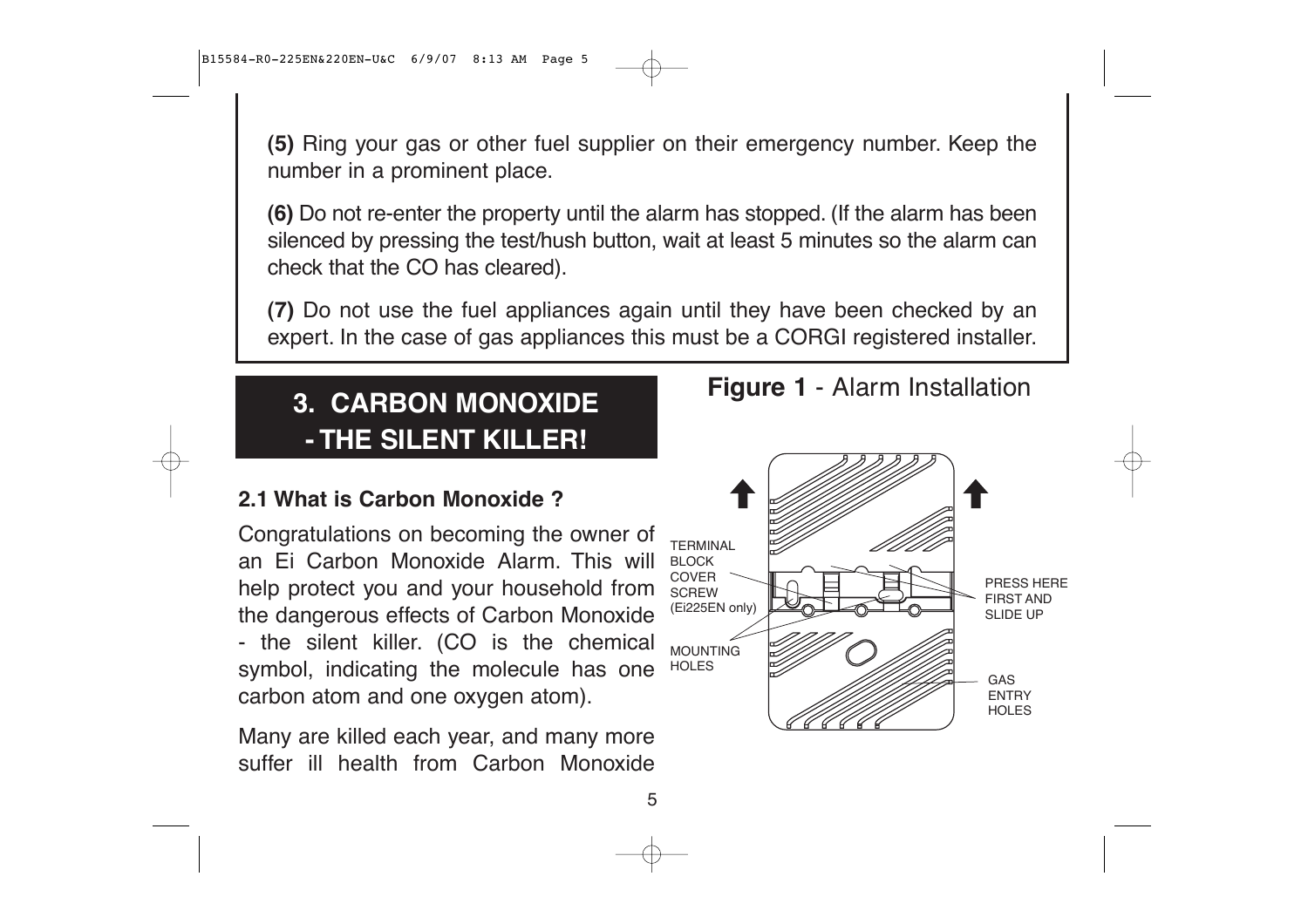B15584-R0-225EN&220EN-U&C 6/9/07 8:13 AM Page 6

(CO) poisoning. CO is an invisible, odourless, tasteless and extremely toxic gas. It is produced by appliances and vehicles burning fuels, such as coal, oil, natural/bottled gas, paraffin, wood, petrol, diesel, charcoal etc. CO is absorbed by red blood cells in the lungs in preference to oxygen - this results in rapid damage to the heart and brain from oxygen starvation.

#### **High levels of CO in a house can be caused by:**

- **•** Incorrectly or poorly installed fuel-burning appliances.
- **•** Blocked or cracked chimneys/flues.
- **•** Blocked vents or draught-proofing which makes areas with fuel burning appliances or fireplaces airtight.
- **•** Engines of cars, lawnmowers etc. left running in confined spaces.
- **•** Portable paraffin or gas heaters in badly ventilated rooms.

#### **2.2 Symptoms of Carbon Monoxide Poisoning**

Most people know that high levels of CO are harmful, however the period of exposure is also important.

The following symptoms are related to Carbon Monoxide poisoning and should be discussed with all members of the household.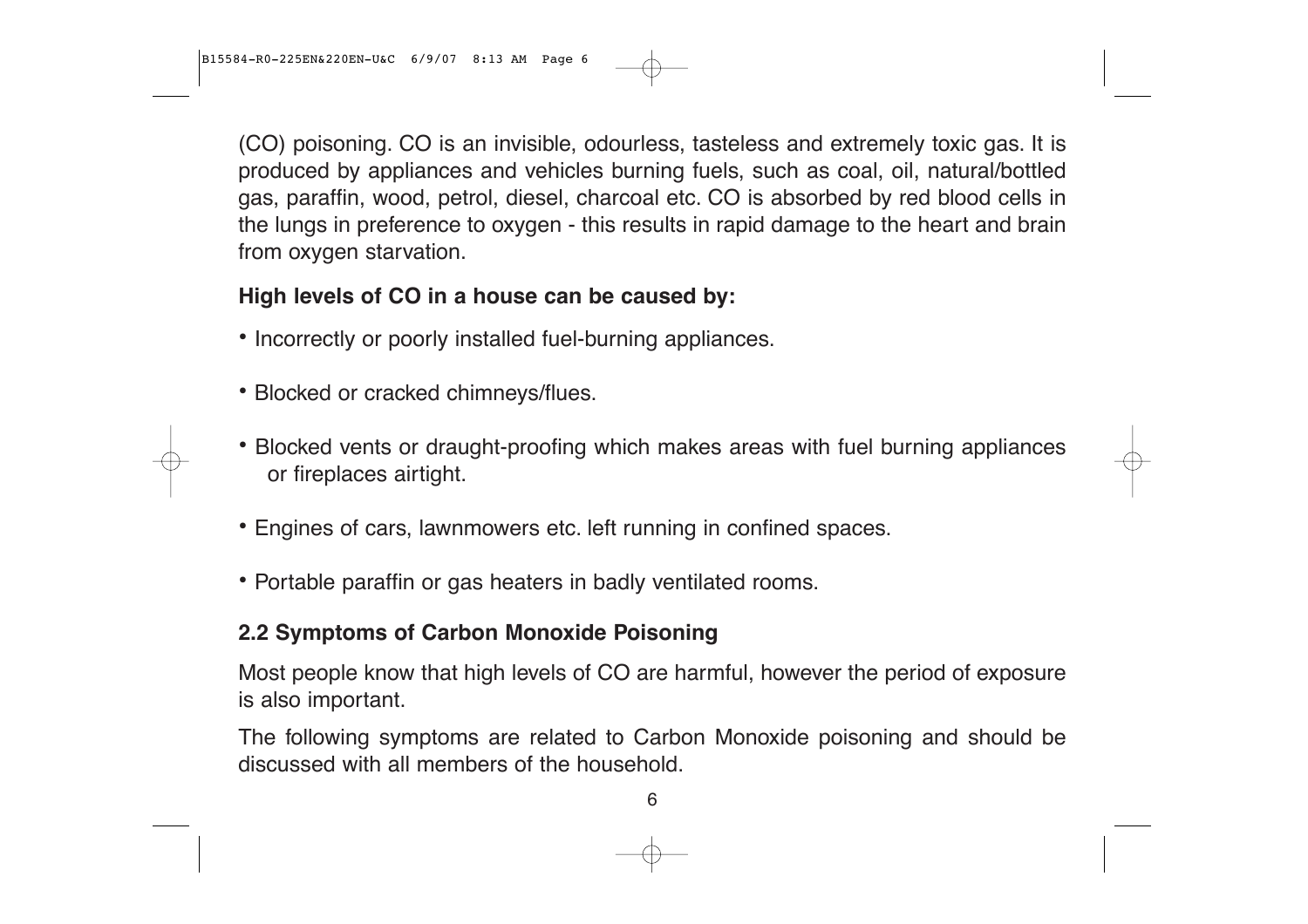**Mild Exposure**: Slight headache, nausea, vomiting, fatigue (often described as "flu-like" symptoms).

**Medium Exposure**: Severe throbbing headache, drowsiness, confusion, fast heart rate.

**Extreme Exposure**: Unconsciousness, convulsions, cardiorespiratory failure, death. A high level of CO for a short period (e.g. 350 ppm CO for 30 minutes) will cause the same symptoms, a slight headache, as a lower level for a longer time (e.g. 150 ppm for 90 minutes). Table A shows how exposure to different concentrations of CO generally affects people.

Many cases of reported Carbon Monoxide poisoning indicate that while victims are aware they are not well, they become so disorientated they are unable to save themselves by either leaving the building or calling for assistance. Young children and household pets may be the first affected.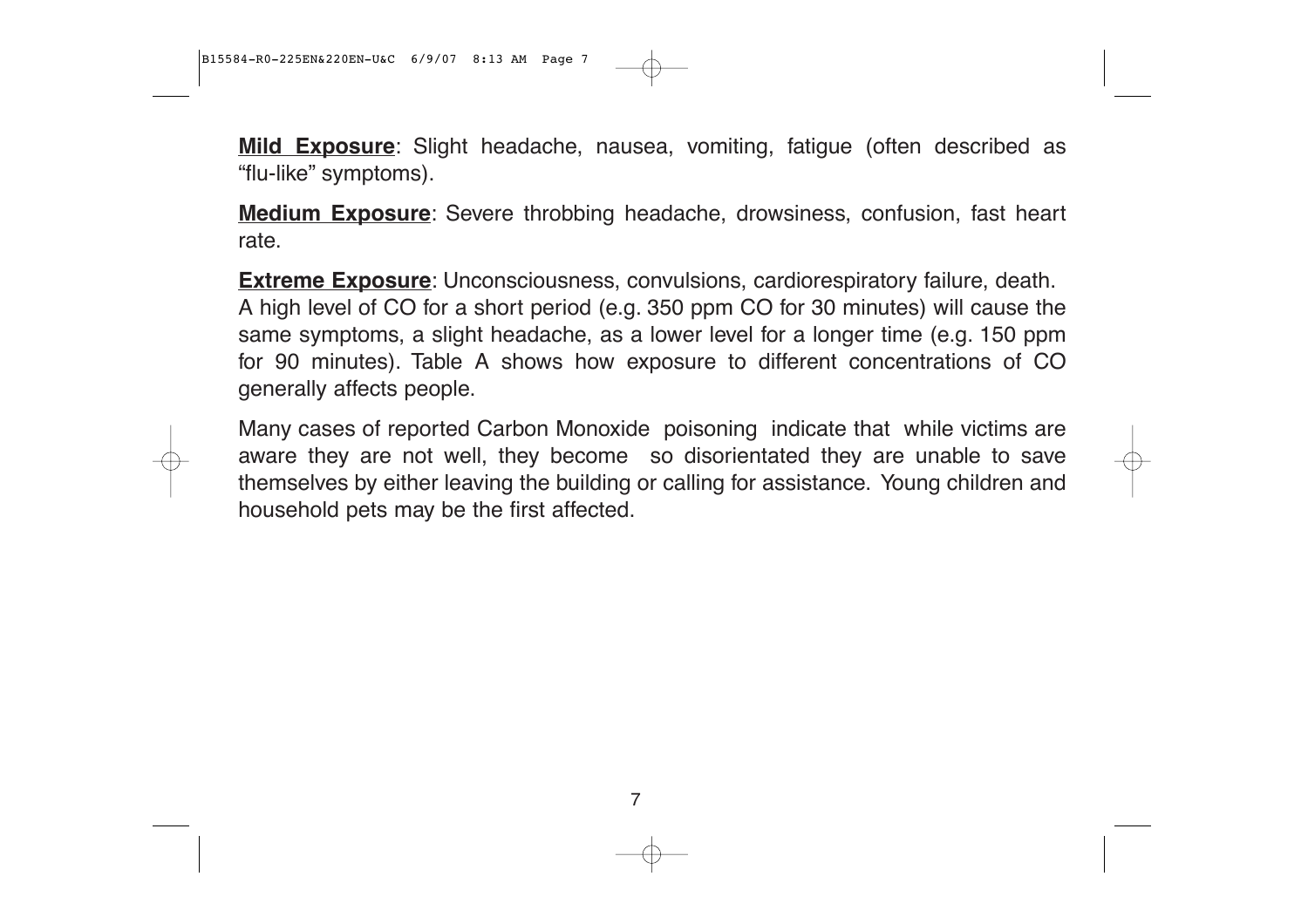#### **Table A: Effects of Carbon Monoxide Poisoning**

| <b>Concentration</b><br>of CO in Air<br>$\blacktriangle$ ppm | Inhalation Time (approx) and Symptoms Developed                                                                                                                                           |
|--------------------------------------------------------------|-------------------------------------------------------------------------------------------------------------------------------------------------------------------------------------------|
| 35                                                           | The maximum allowable concentration for continuous exposure in any 8 hour period<br>according to OSHA *.                                                                                  |
| 150                                                          | Slight headache after 1.5 hours.                                                                                                                                                          |
| 200                                                          | Slight headache, fatigue, dizziness, nausea after 2-3 hours.                                                                                                                              |
| 400                                                          | Frontal headaches within 1-2 hours, life threatening after 3 hours, also maximum parts per<br>million in flue gas (on an air free basis) according to US Environmental Protection Agency. |
| 800                                                          | Dizziness, nausea and convulsions within 45 minutes. Unconsciousness within 2 hours.<br>Death within 2-3 hours.                                                                           |
| 1,600                                                        | Headache, dizziness and nausea within 20 minutes. Death within 1 hour.                                                                                                                    |
| 3,200                                                        | Headache, dizziness and nausea within 5-10 minutes. Death within 25-30 minutes.                                                                                                           |
| 6,400                                                        | Headache, dizziness and nausea within 1-2 minutes. Death within 10-15 minutes.                                                                                                            |
| 12,800                                                       | Death within 1-3 minutes.                                                                                                                                                                 |

 $\triangle$  ppm = parts per million

\*OSHA Occupational Safety & Health Association

#### **2.3 What happens when your CO Alarm detects Carbon Monoxide ?**

When the Alarm detects potentally dangerous levels of CO, it flashes the red alarm light and then sounds a loud alarm if the CO persists.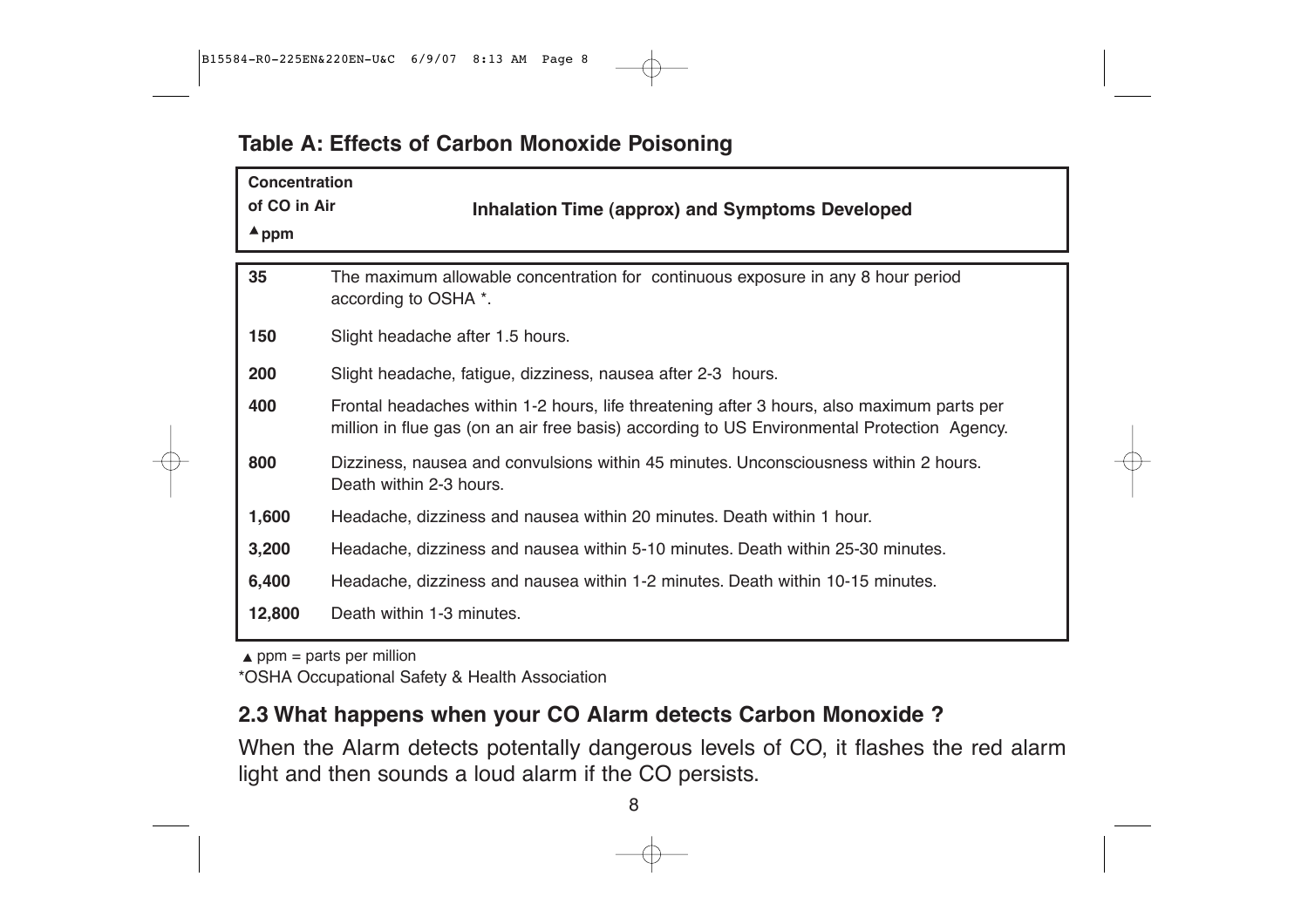Table B shows how the CO Alarm reacts to different levels of CO gas and exposure time. At higher levels of CO the alarm turns on sooner. The rate of flashing of the red light indicates the level of CO.

#### **Table B: CO Alarm Response**

| <b>CO Level</b> | <b>Red</b>           | <b>Horn On</b>   |  |
|-----------------|----------------------|------------------|--|
| ppm             | <b>Alarm Light</b>   | within           |  |
| 0 ppm           | Off $*$              | <b>Off</b>       |  |
| 50ppm           | 1 Flash / 2 Seconds  | 60 to 90 minutes |  |
| <b>100 ppm</b>  | 4 Flashes / 2 Second | 10 to 40 minutes |  |
| <b>300 ppm</b>  | 8 Flashes / 2 Second | 3 minutes        |  |

**unless it has been in alarm (see CO Alarm Memory below)** 

#### **If your CO Alarm sounds follow the instructions on page 4.**

When ventilation is provided by leaving the window and doors open, the CO build up may have dissipated by the time help arrives and the alarm may have stopped sounding. Although your problem may appear temporarily solved it is crucial that the source of the CO is determined and appropriate repairs made.

#### **NEVER IGNORE THE ALARM.**

**Pre-Alarm:** When the alarm detects over 50ppm CO the red light flashes every 2 seconds. This helps locate CO leaks, as the unit gives an indication straight away.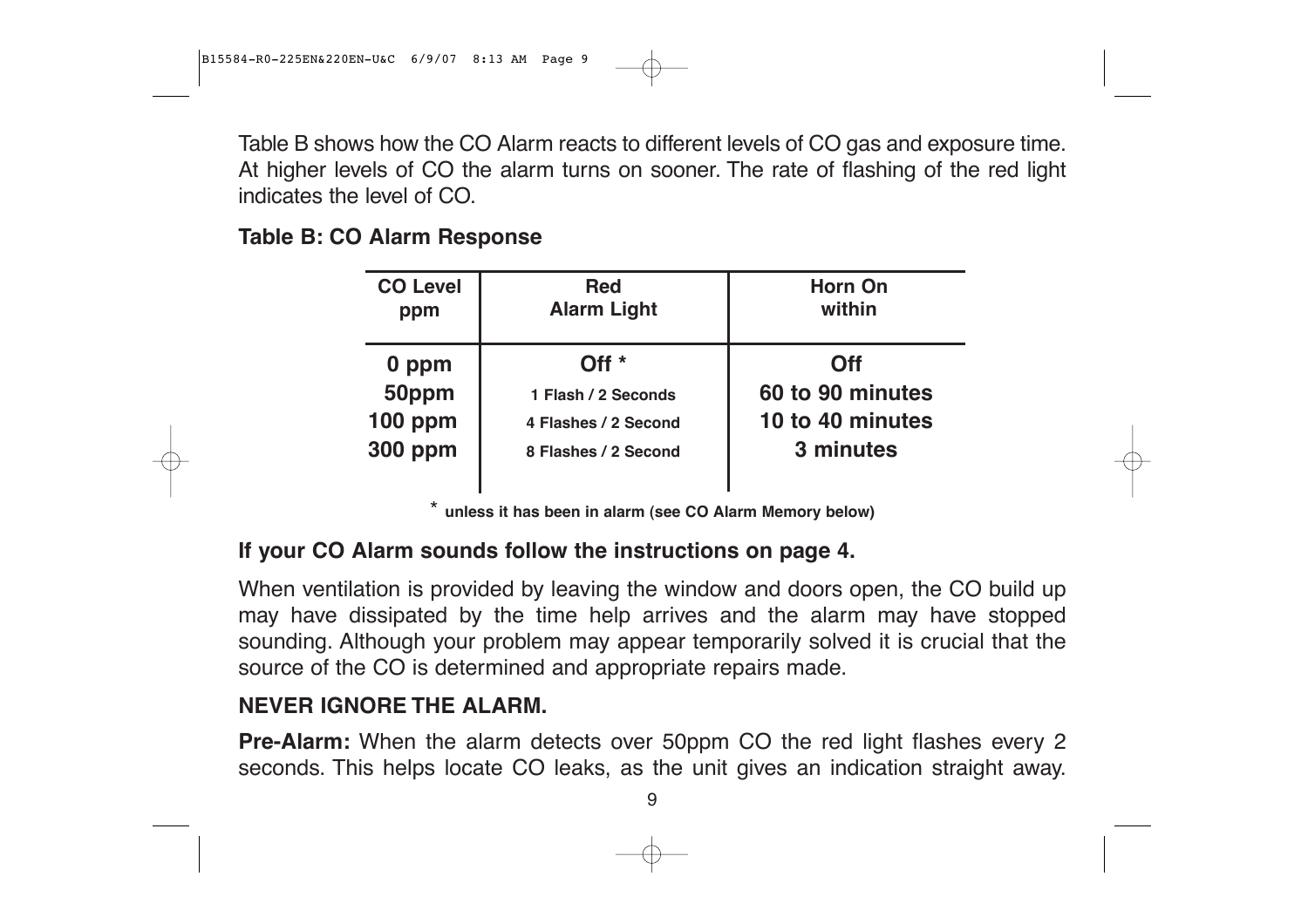B15584-R0-225EN&220EN-U&C 6/9/07 8:13 AM Page 10

(Without this feature the CO level would need to be at 50ppm CO for 90 minutes for an indication to be given). Note the Pre-Alarm signal may be triggered by CO coming for example, from cooking with gas, from car engines or from nearby barbecues. This is usually not a concern unless the Pre-Alarm signal persists until the alarm sounds and the CO source is unknown.

**NOTE**: The CO Alarm may sound if cigarette smoke is blown into it, or aerosols are released nearby.

#### **CO ALARM MEMORY**

- **Red light is Off** No CO detected since reset or power up.
- **Red light flashes 2 times** (in 2 seconds) every 40 seconds, 50 ppm CO detected for least about 90 minutes.
- **Red light flashes 4 times** (in 2 seconds) every 40 seconds, 100 ppm CO detected for least about 40 minutes.
- **Red light flashes 8 times** (in 2 seconds) every 40 seconds, 300 ppm CO detected for at least about 3 minutes.

When the test button is pressed the horn will sound, and the red light will only flash if the unit has previously detected CO and been in alarm. The flash rate indicates the level of CO detected as in table B.

**Reset Memory** by holding down the test button for over 20 seconds until the red light stops flashing. Cover the horn with a cloth to muffle the alarm during this time.

Please note that the memory will also be reset when the unit is unpowered.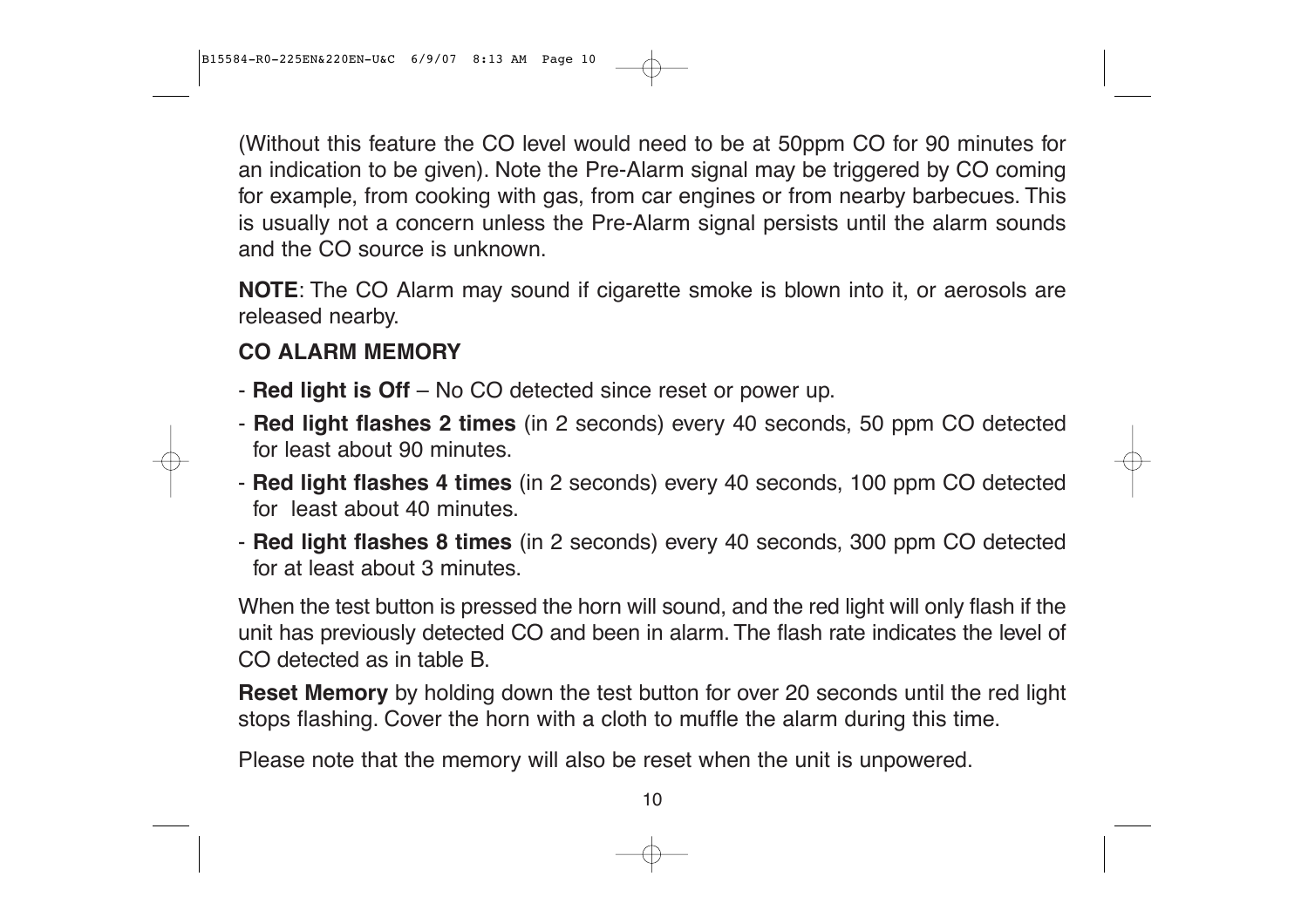# **4. WHERE TO PLACE CO ALARMS**

- **3.1** Ideally a Carbon Monoxide Alarm should be installed in:
- Every room containing a fuel burning appliance, and
- Remote rooms where occupants spend a considerable amount of time
- Every bedroom.

However if the number of Carbon Monoxide Alarms is limited the following points should be considered when deciding where best to fit the alarm(s)

- If there is an appliance in a room where people sleep, place a CO Alarm in this room and
- Locate a CO alarm in a room containing a flueless or open-flued appliance, and
- Locate an alarm in a room where the occupant(s) spend most of their time (e.g. sitting room) and
- In a bedsit, the CO alarm should be placed as far away from the cooking appliance as possible, but near to where the person sleeps and
- If the appliance is in a room not normally used, such as a boiler room, the CO alarm should be placed just outside the room so that the alarm will be heard more easily.

#### **3.2 Unsuitable Locations**

Do not place the CO Alarm in any of the following areas.

(1) In the immediate vicinity of a cooking appliance (keep it at least 1 metre horizontally from it).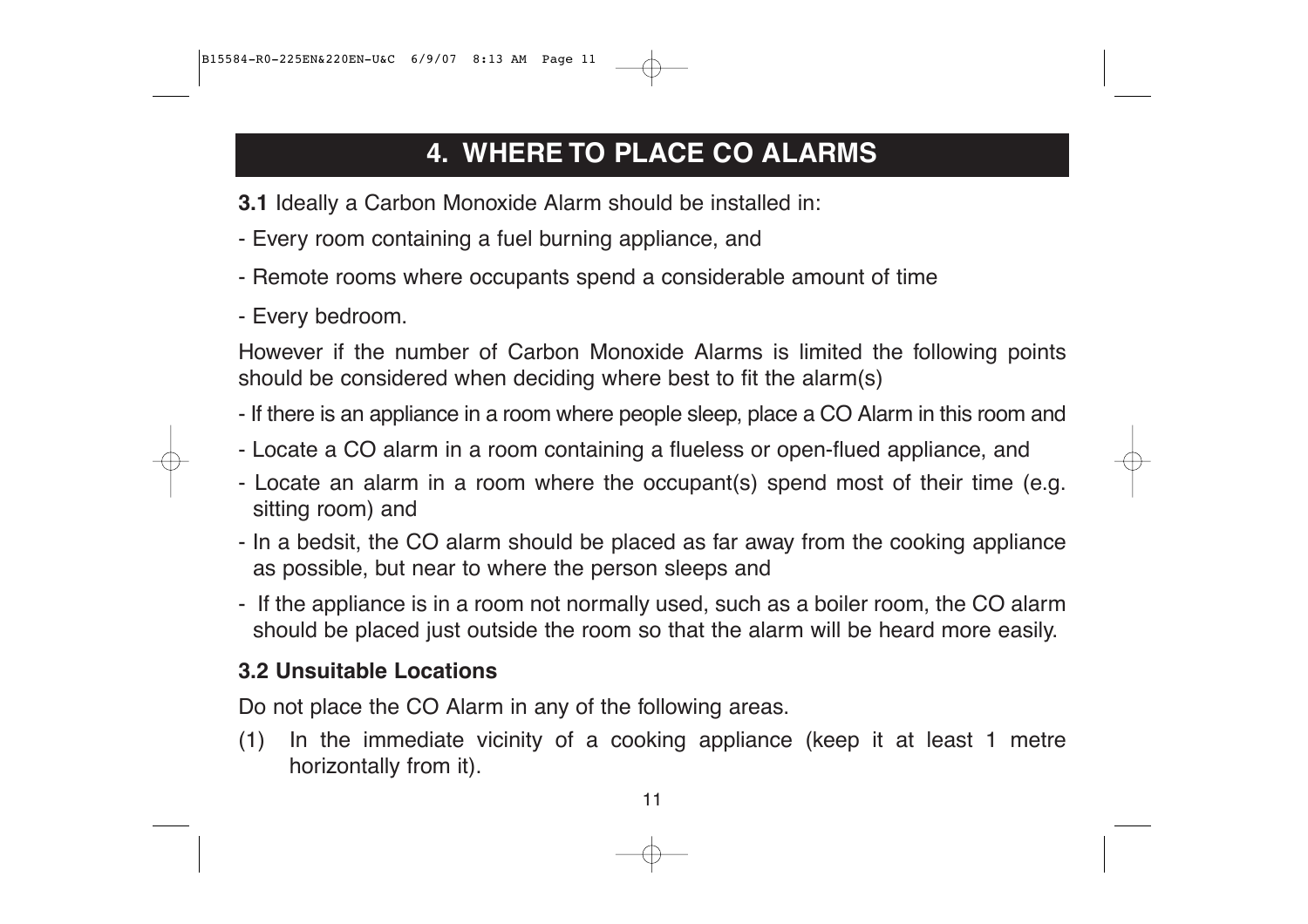- (2) Outside the building.
- (3) In an enclosed space (e.g. in or below a cupboard).
- (4) In a damp or humid area.
- (5) Directly above a sink or cooker.
- (6) Next to a door, window, air vent or anywhere that it would be affected by draughts.
- (7) Next to an extractor fan.
- (8) Where it would be obstructed, e.g. by curtains or furniture.
- (9) In an area where the temperature could drop below  $-10^{\circ}$ C or rise above 40 $^{\circ}$ C.
- (10) Where dirt or dust could block the sensor.
- (11) Where it could be easily knocked or damaged, or where it could be accidentally turned off or removed.
- (12) In a bathroom or other areas where the CO alarm may be exposed to water splashes, dripping or condensation (e.g. above an electric kettle).
- (13) Near paint, thinners, solvent fumes or air fresheners.

#### **3.3 If locating the CO alarm in a room with a fuel burning appliance** (see figure 2)

- If it is mounted on a wall, it should be located at a height greater than the height of any door or window but still be at least 150mm from the ceiling.
- If it is mounted on the ceiling it should be at least 300mm from any wall or light fitting.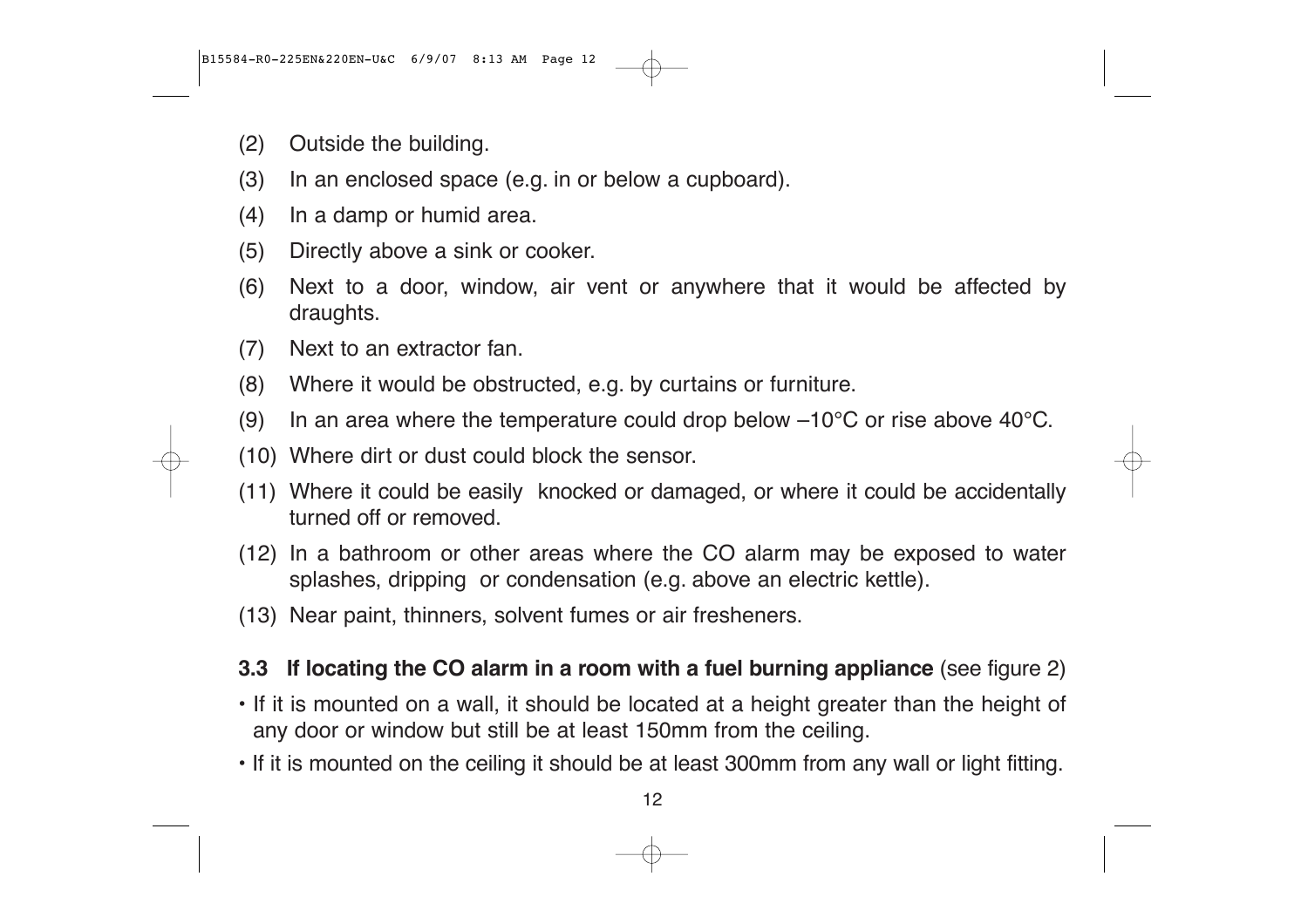- The CO alarm should be a horizontal distance of between 1m and 3m from the potential CO source.
- If there is a partition in the room, the CO alarm should be located on the same side of the partition as the potential source.
- In rooms with sloped ceilings, the CO alarm should be located at the high side of the room (see fig 3).



**Figure 2.** Location in room with a fuel burning appliance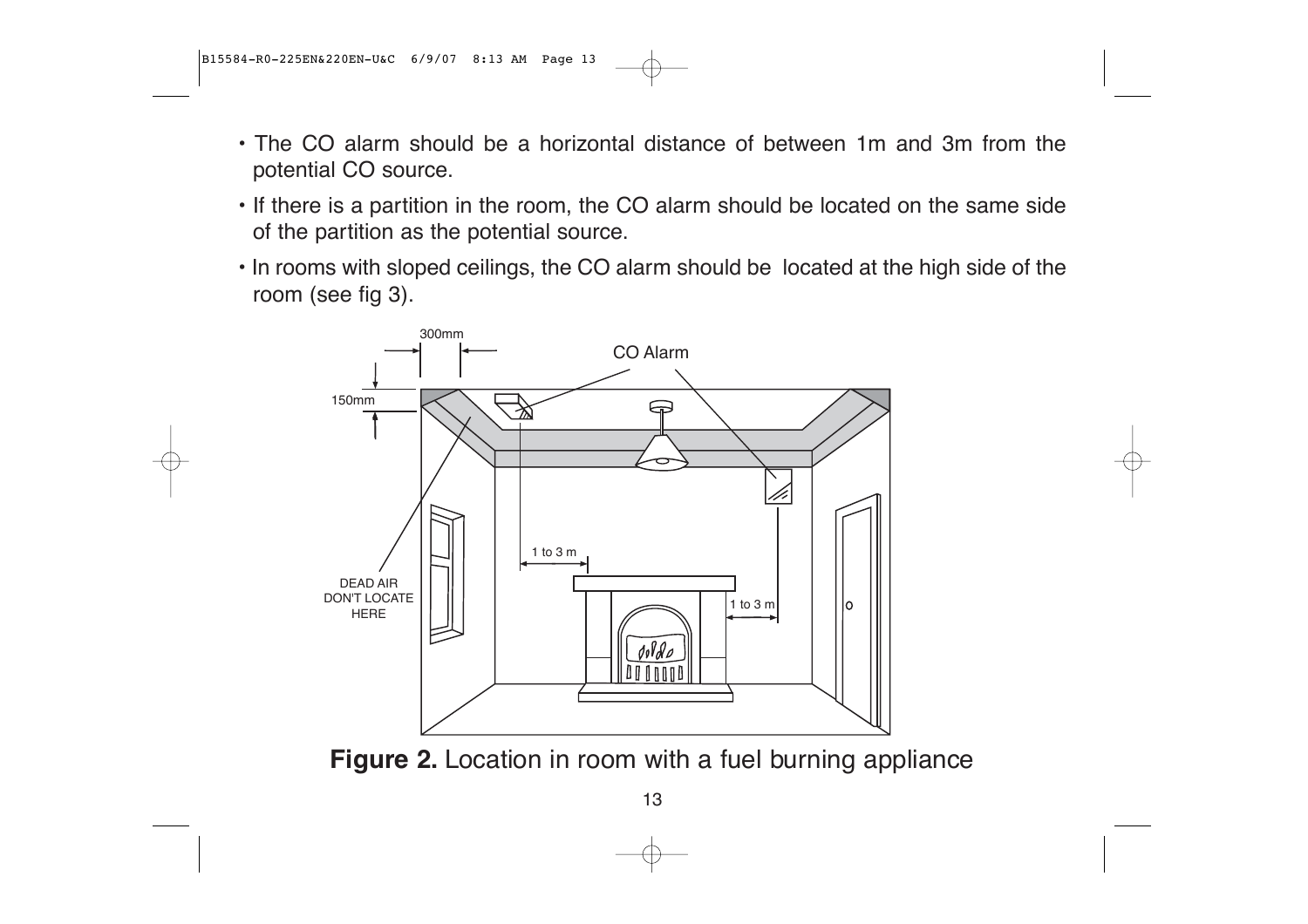**3.31 If locating the CO alarm in a bedroom or in rooms remote from a fuel burning appliance** (see figure 4)

• Mount the CO alarm relatively close to the breathing zone of the occupants.

Whatever position is chosen make sure it is possible to view the three light indicators, when in the vicinity of the alarm.



ᠹ CO Alarm 匕 about 1 to 2m

**Figure 3.** Location in rooms with sloped ceilings, the CO alarm should be located at the high side of the room **Figure 4.** Location in bedroom & rooms remote from the appliance (i.e. at breathing level)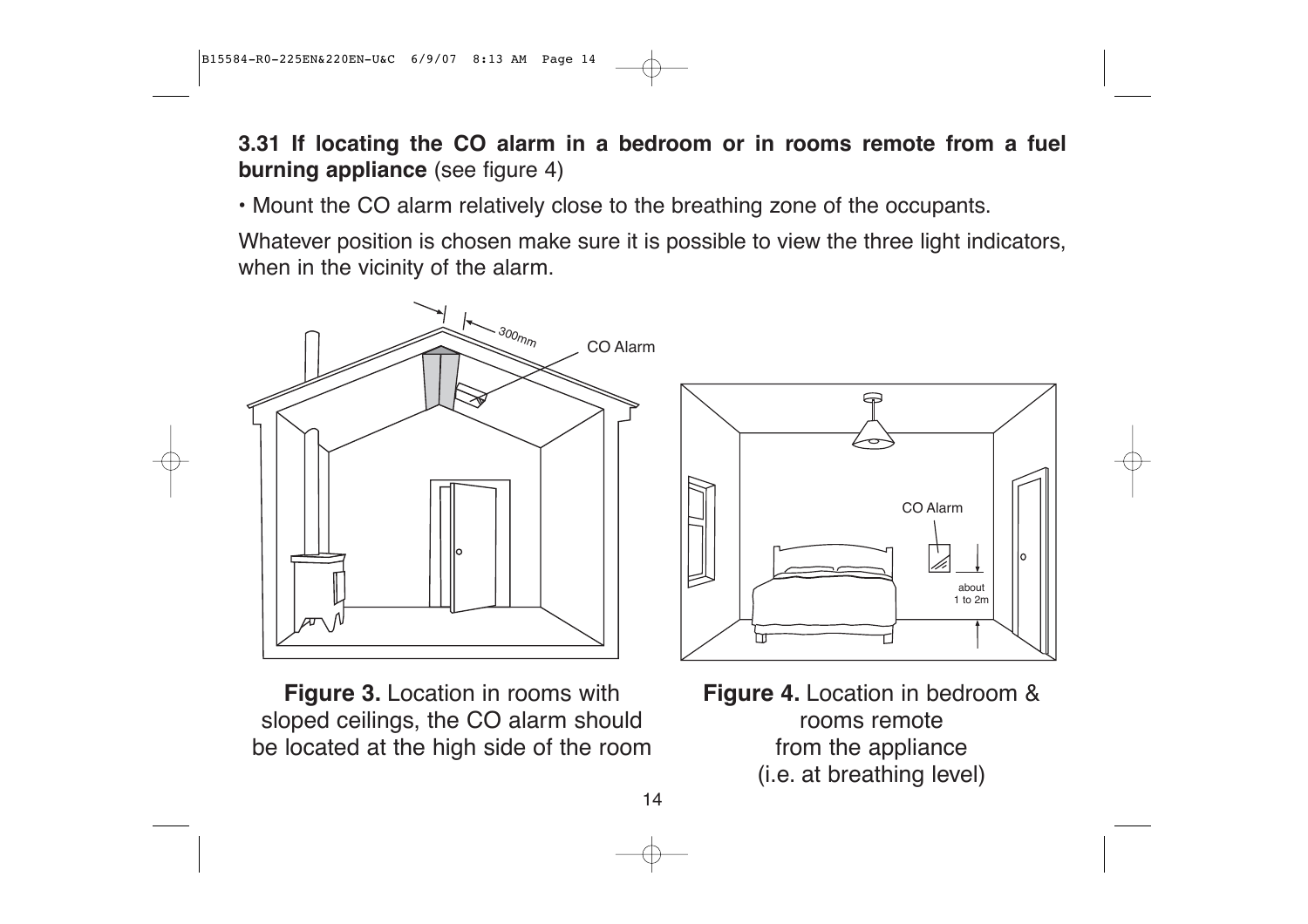### **5. INSTALLING YOUR CARBON MONOXIDE ALARMS**

The Alarm is designed to be permanently mounted. The unit can be screwed directly to the wall or ceiling and connected to the mains. It requires a current of 60mA. The Alarm must not be exposed to dripping or splashing. There are important markings on the underside of the alarm.

**IMPORTANT PRECAUTION: Do not install the actual alarm itself in new or renovated buildings until all work is completed (including floor coverings) and the building has been fully cleaned. The wiring can be installed when appropriate. (Excessive dust and debris from building work can contaminate the sensor and cause problems, it will also invalidate the guarantee). If it must be installed, cover it completely, particularly around the edges, with a dust cover, until all cleaning is finished.**

The Ei225EN Alarm must **not** be connected when the house wiring insulation is being checked with high voltages i.e. don't use an insulation tester on the alarm.

**WARNING:** Do not use the CO Alarm on an intermittent basis, or as a portable detector for the spillage of combustion products from fuel burning appliances or chimneys.

**WARNING**: The Alarm must be continuously powered 24 hours a day so it is important that it is not on a circuit that can be turned off by a switch.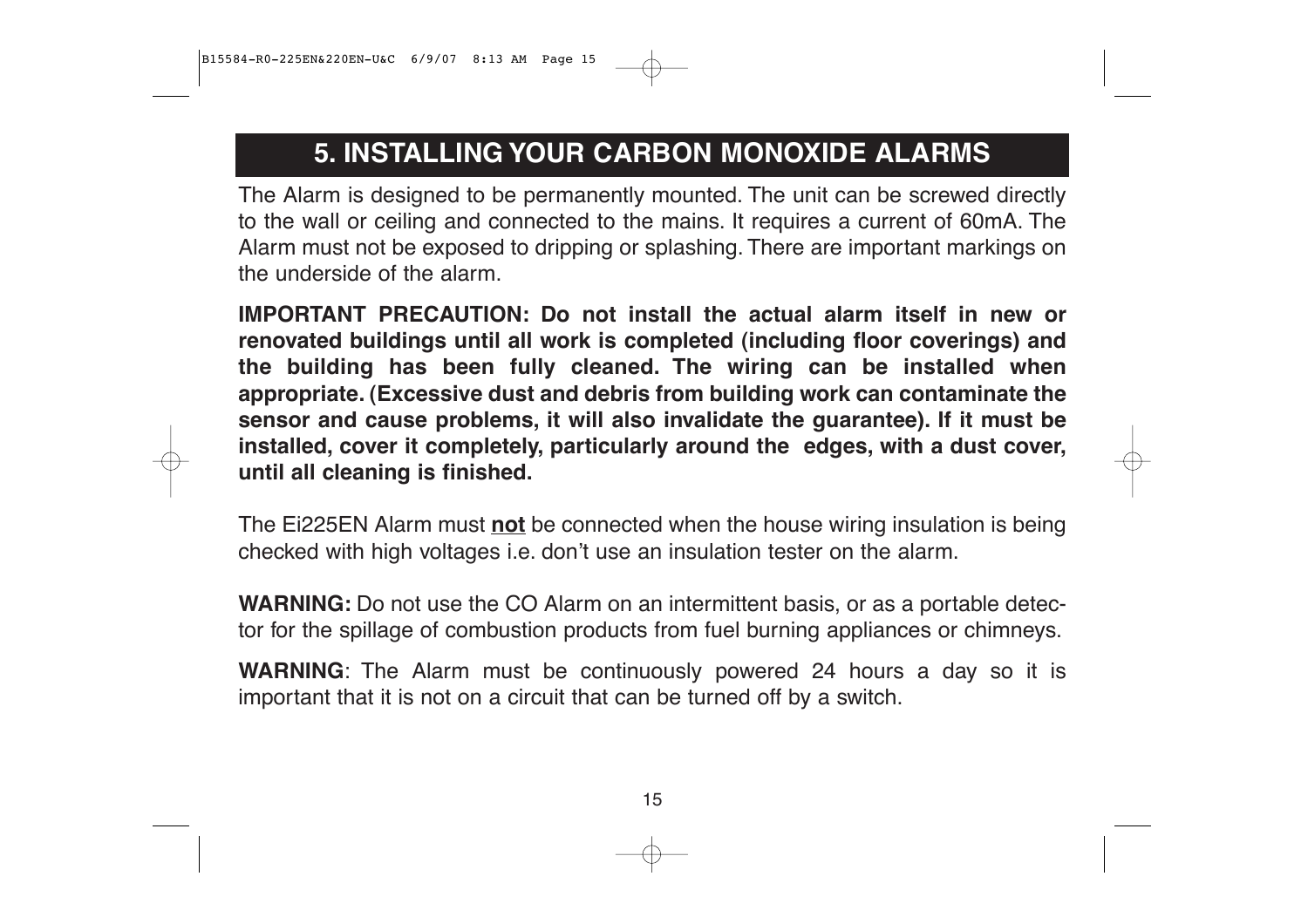### **INSTALLATION PROCEDURE**

### **Ei225EN (Only)**

**Warning:** The CO alarm should be installed by a qualified electrican in accordance with the IEE wiring regulations (BS 7671). Failure to install this alarm correctly may expose the user to shock or fire hazards.

#### **Procedure:**

1. Select a location complying with the above advice.

2. Disconnect the AC mains supply from the circuit to be used.

3. Slide off the cover as shown in fig 1. Press gently in the centre to release the catches before sliding upwards.

4. Remove the terminal cover screw and expose the connecting terminals.

5. (a) If the wires are coming directly out from the ceiling/wall locate the wire entry slot over the wires and mark the two mounting screw locations. Screw the unit to the ceiling/wall (ensure screws do not penetrate buried wires. The unit can also be screwed on to a standard recessed junction box if required. Seal the wire exit holes (with silicone or similar) to prevent air draughts preventing the carbon monoxide from reaching the sensor.

(b) If surface wiring is being used, bring the wiring in from either of the vertical sides or the bottom as shown in figure 5. Note surface wiring cannot be brought in from the top as it would be in the way of the cover sliding off and also might allow water to penetrate. Screw the unit to the wall.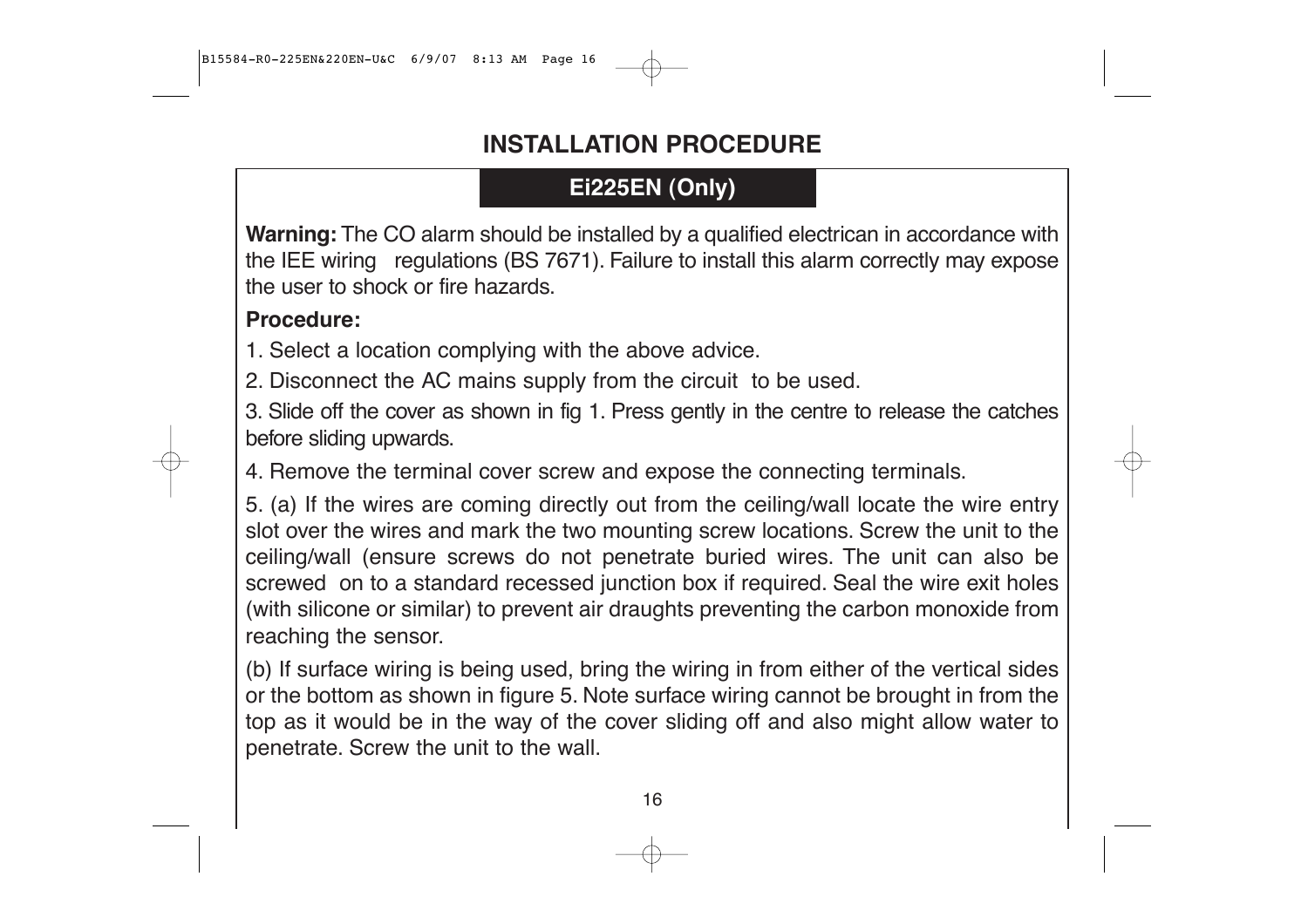6. The Brown wire (terminal 3) must be connected to the house wiring coloured brown or to a house terminal marked "L". The Blue wire (terminal 4) must be connected to the house wiring coloured blue or to a house terminal marked "N".

The alarm does not need to be earthed, however for convenience a spare terminal (no. 5) is provided to hold an earth wire if present.

7. Turn on the mains power to the CO Alarm circuit.

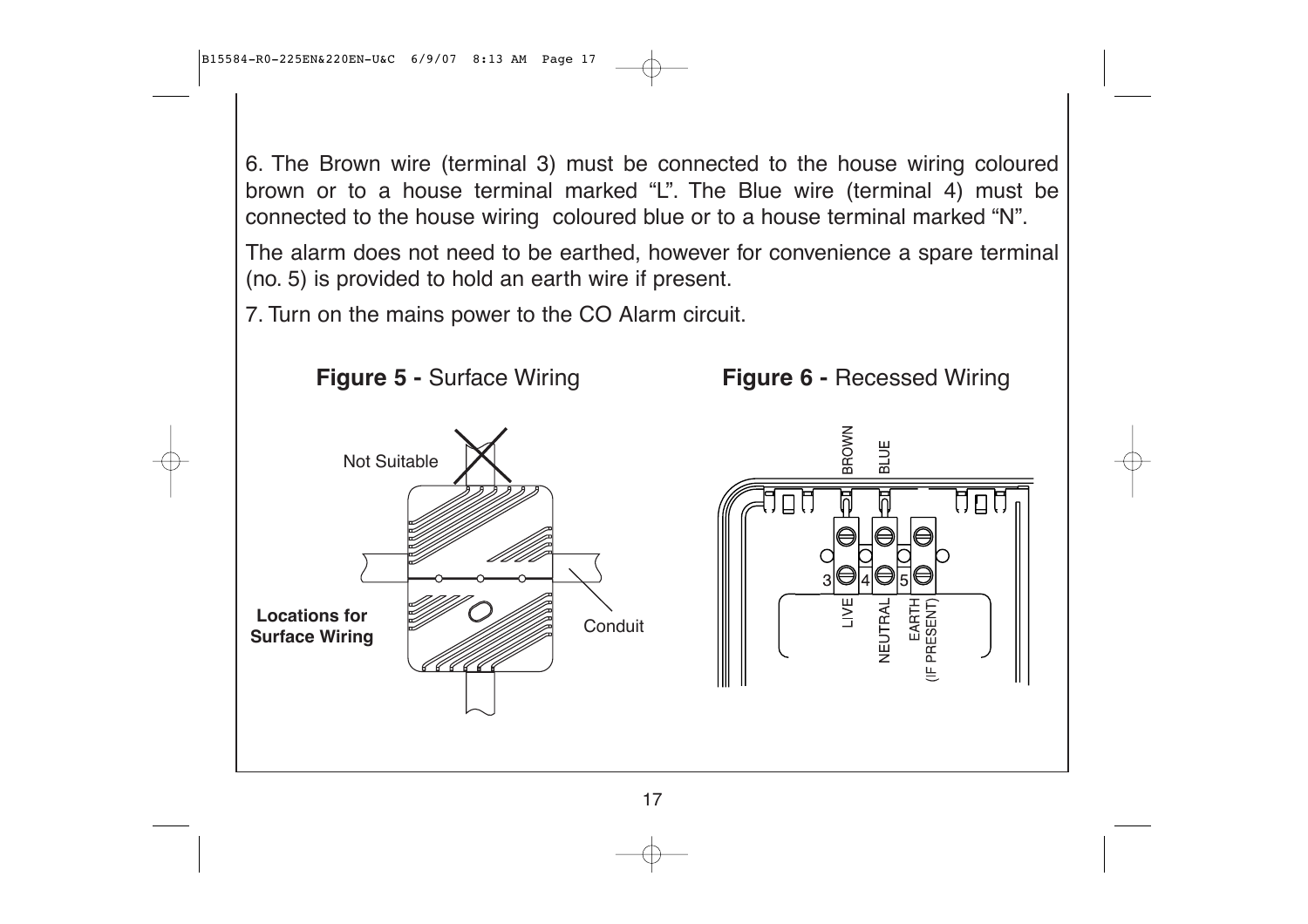### **Ei220EN (Only)**

1. Slide the cover off as shown in Figure 7 to expose the mounting screw holes.

2. Cut a notch in the back sidewall (on the centre of either side or at the bottom, for the power cord) to allow the unit to lie flush against the ceiling/wall.

3. Mark the two screw locations. Drill suitable holes (6mm drill) then insert the plastic anchors and screw the unit to the ceiling/wall.

4. Insert the plug into a suitable socket.

**Warning:** Do not open (apart from the cover shown in figure 7) or tamper with the CO Alarm. There are no user serviceable parts inside. This can damage the unit and may expose the user to shock or fire hazards.

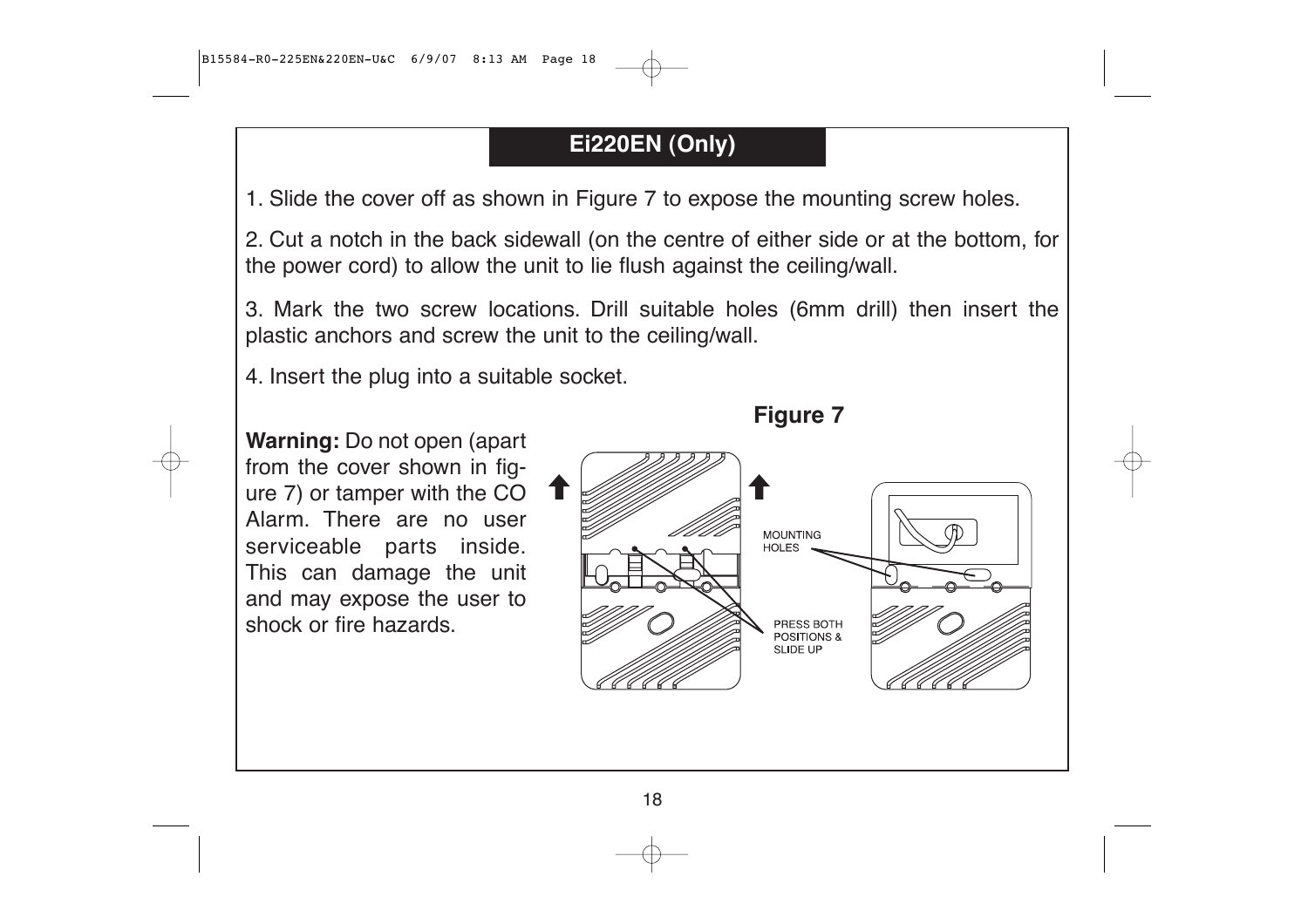# **6. TESTING YOUR CO ALARM**

(1) Regularly check that the green mains power light is on. The unit cannot detect CO if the mains power is not on. (If it is off check circuit breakers, fuses, wiring etc).

(2) Test the unit weekly by pressing the test/hush button. Hold the test button (for up to 10 seconds) until the horn sounds for over 5 seconds. This will help to familiarise you and your family with the distinctive on-off sound of the CO Alarm. This test checks that the electronics and horn are working correctly. (If the red alarm light flashes when the button is pressed - see CO Alarm Memory section on page 10.

(3) If the CO Alarm gives a short beep and the amber fault light flashes every 40 seconds it means the self-checking circuit has detected a fault. Press and hold the test/hush button. If the amber light flashes without the horn sounding, the sensor is faulty.

(4) If the Alarm fails to operate when the test/hush button is pressed, disconnect the mains supply at the distribution fuse board for 3 minutes. Re-connect the mains and try again. (This procedure resets the microprocessor in the unit).

(5) If the CO Alarm fails any of the above tests it must be replaced immediately (see section 11 "Getting the CO Alarm Serviced" on page 28).

#### **Testing with Carbon Monoxide**

The unit can be tested with CO by using one of the kits that comes with CO either in a glass phial or aerosol can. Follow the instructions on the kit. It is best if possible to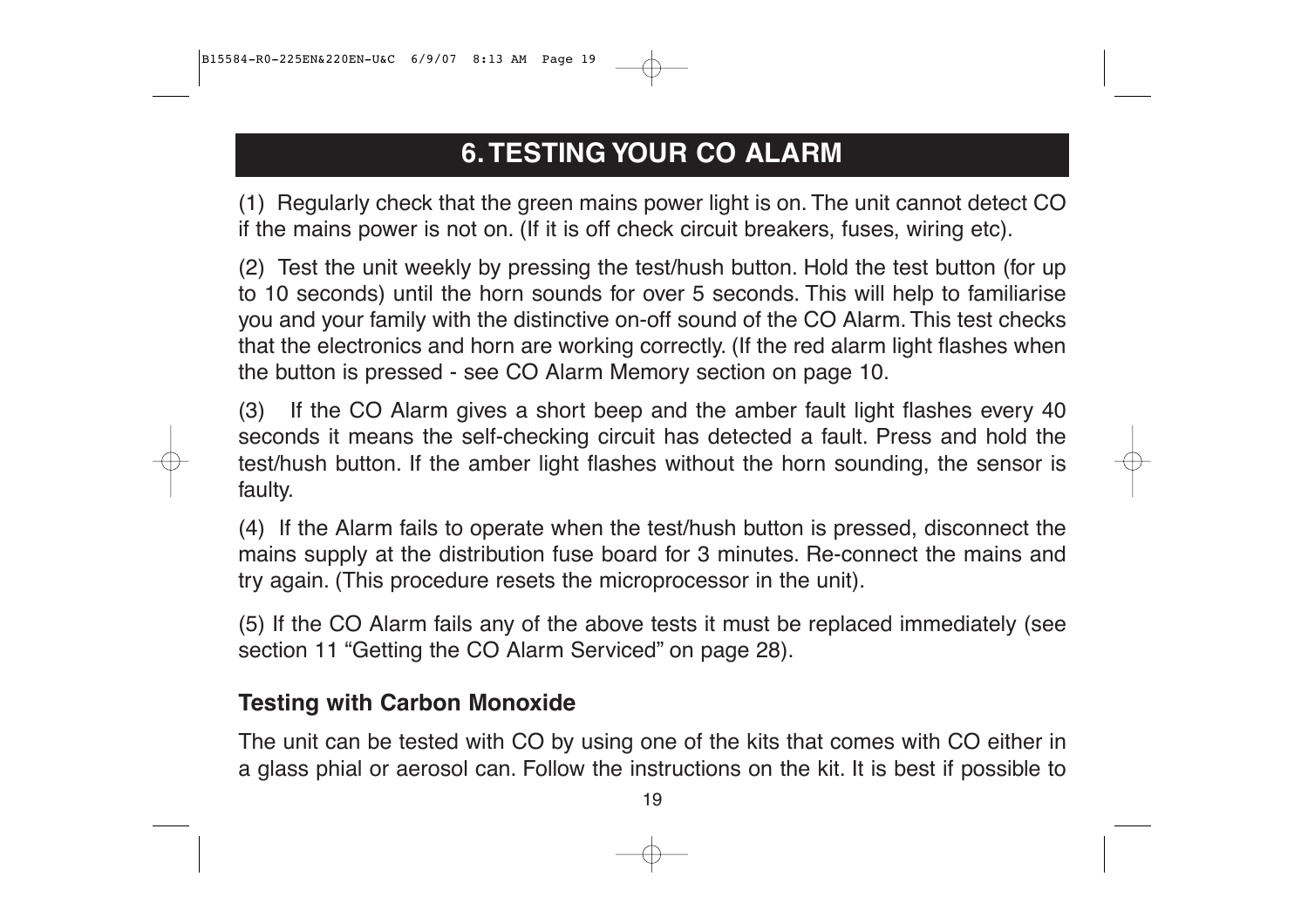inject the CO gas into the gas entry holes, see Figure 1. When it senses the CO it flashes the red light (as per Table B) to confirm that is detecting CO gas.

#### **How to distinguish between CO Alarm and Smoke Alarm Warnings**

The CO Alarm has a distinctive on-off sound of 3 pulses, followed by a pause as compared with a typical Smoke Alarm which has a rapid pulsing sound.

In addition, when your CO Alarm is sounding, the red alarm light in the centre of the cover will be flashing.

Testing both your CO Alarms and Smoke Alarms weekly will help you and your family to clearly distinguish between them in an emergency.

## **7. MAINTAINING YOUR CO ALARM**

Clean the outside case by occasionally wiping with a clean damp cloth, (after first disconnecting the mains supply on an Ei225EN unit at the distribution/fuse board or by unplugging the Ei220EN unit). Do not use any cleaning agents, bleaches, detergents or polishes, including those in aerosol cans. Avoid spraying air fresheners, hair spray, paint or other aerosols near the CO Alarm. Do not place air fresheners near the unit.

Use the narrow nozzle of a vacuum cleaner to remove fluff and other contamination from the cover slots to ensure CO gas can reach the sensor.

**Caution: Do not paint the CO Alarm.**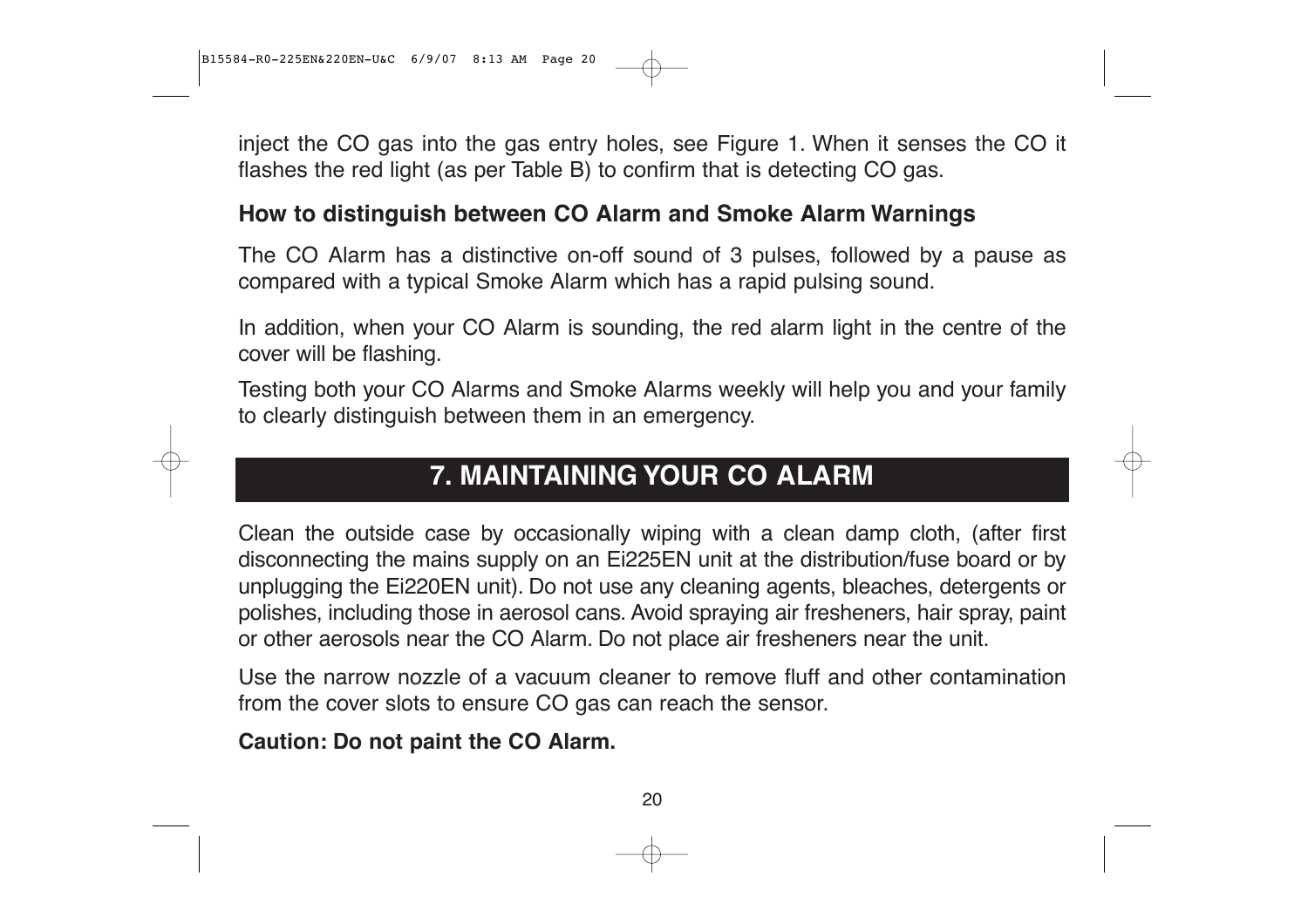Remove the CO Alarm when decorating. Do not allow water or dust to contaminate the alarm.

**Warning**: Do not open or tamper with the CO Alarm. There are no user serviceable parts. This can damage the unit and may expose the user to shock or fire hazards.

#### **END OF LIFE**

When the unit has completed up to 6 years of operation the amber light will flash every 40 seconds. The entire unit must then be replaced.

It must also be replaced when the date on the 'Replace unit by' label on the side wall is exceeded.

#### **Product Disposal**

The crossed out wheelie bin symbol on the product means that it should not be put into household waste. Please recycle where facilities exist. Check with your local authority or retailer for recycling advice.



The date code on the product indicates when the product was manufactured e.g. 05W40 means week 40 in the year 2005.

#### **How to disconnect and remove the alarm:**

### **Ei225EN only**

- 1. First disconnect the mains supply to the CO Alarm circuit at the distribution / fuse board.
- 2. Slide cover up as shown in figure 1.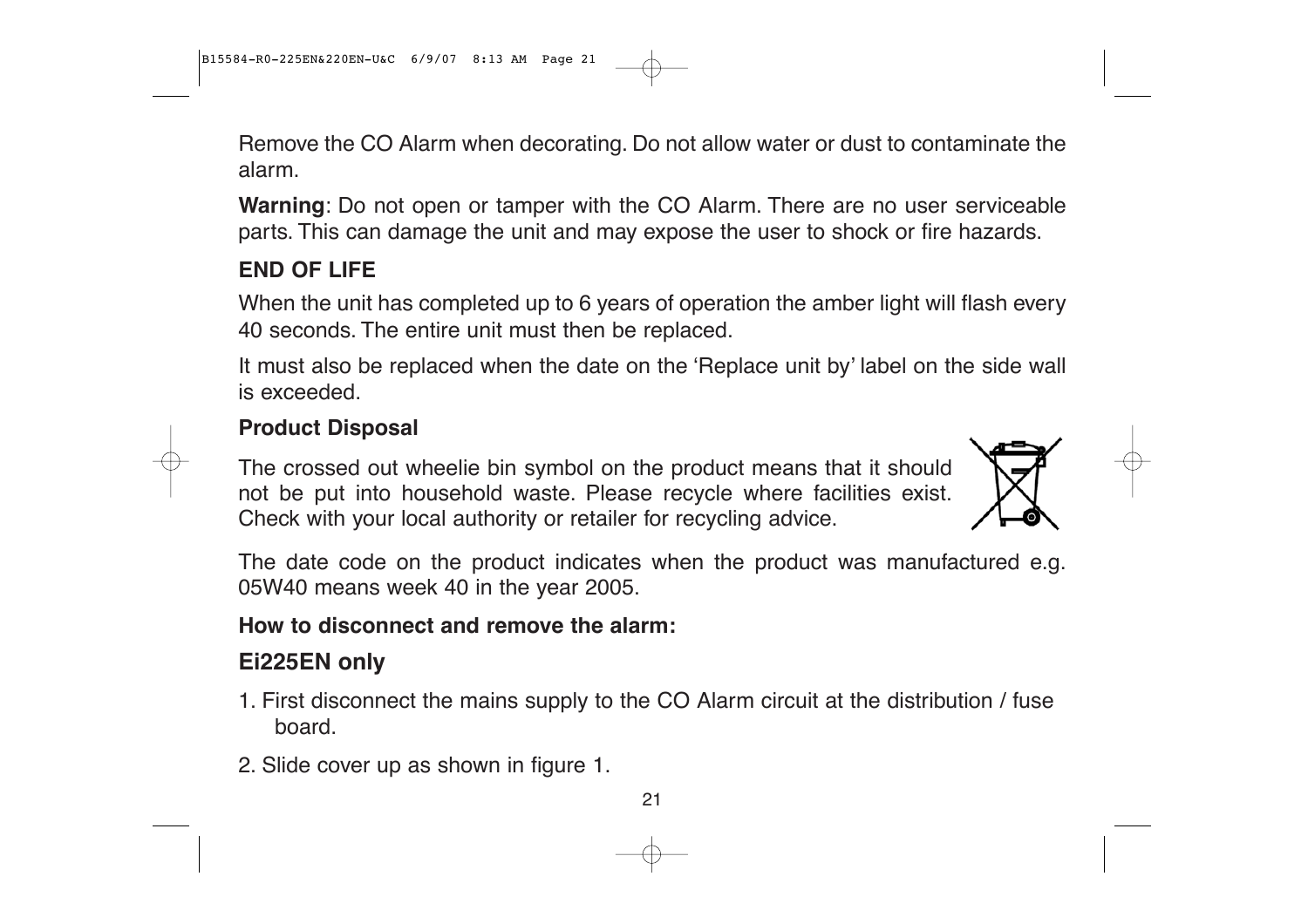- 3. Unscrew the terminal cover screw.
- 4. Disconnect the wires from the terminal block and make safe, particularly if the circuit is going to be turned on again after the CO Alarm is removed.
- 5. Unscrew from the wall.

#### **Ei220EN only**

- 1. Unplug the unit.
- 2. Slide cover up as shown in figure 7.
- 3. Unscrew from the wall.

### **8. LIMITATIONS OF CO ALARMS**

(1) The CO Alarm will not work without mains power. The green power light must be on at all times as far as possible.

(2) Carbon Monoxide must enter the unit for it to be detected. There may be Carbon Monoxide in other areas of the house (e.g. downstairs, in a closed room etc). but not in the vicinity of the CO Alarm. Doors, air draughts and obstructions can prevent the CO reaching the Alarm. For these reasons we recommend CO Alarms are fitted both near and in bedrooms, particularly if bedroom doors are closed at night. Additionally install in rooms where members of the household spend much of their time, and in rooms with potential sources of CO gas.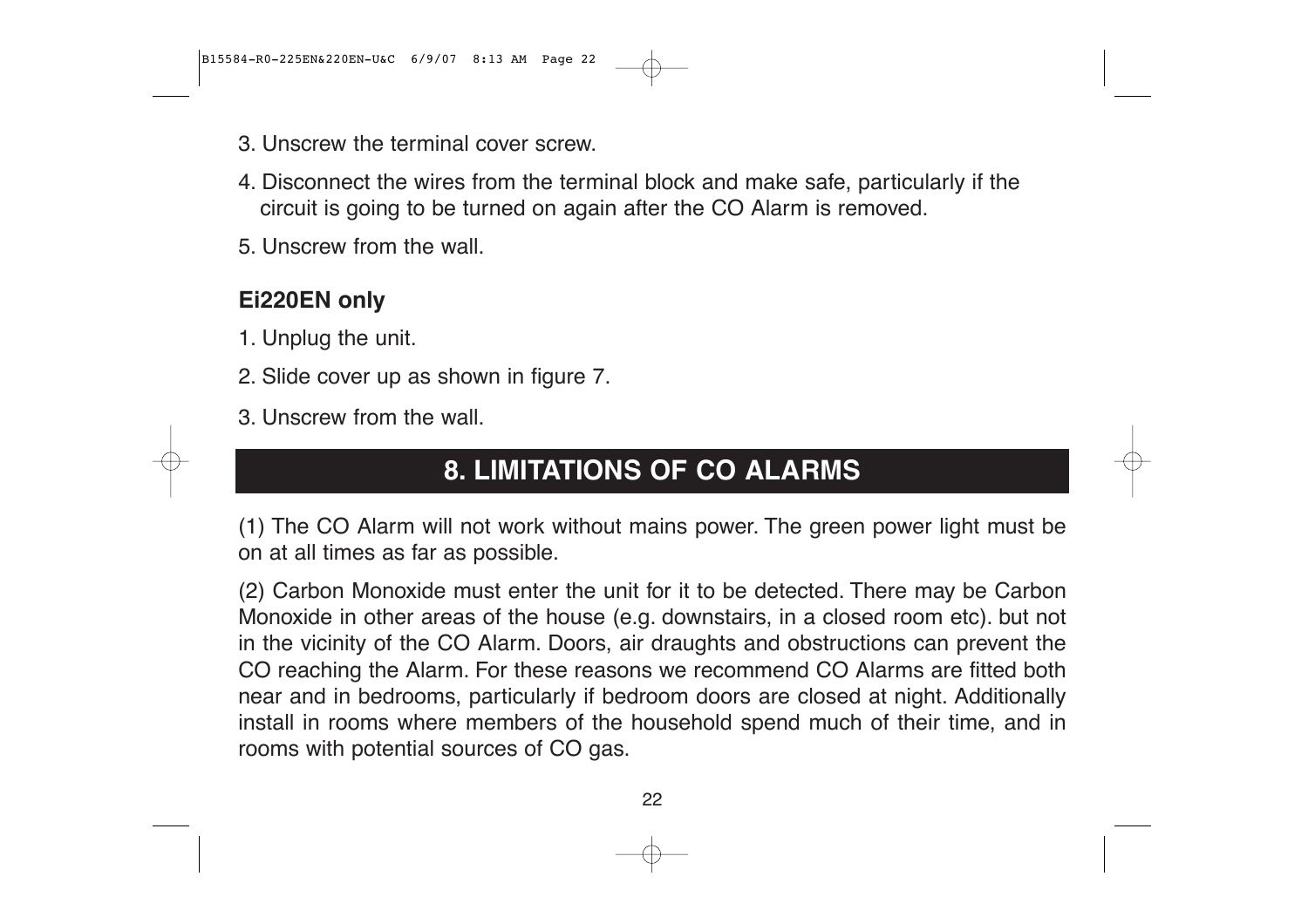(3) The CO Alarm may not be heard. The sound output is loud but it may not be heard behind a closed door or if it is too far away. The Alarm may not wake up somebody who has taken alcohol or drugs. The alarm sound may be masked by other sounds such as T.V., stereo, traffic noise etc. Fitting CO Alarms on either side of closed doors will improve their chance of being heard. This CO Alarm is not designed for people with impaired hearing.

(4) CO Alarms don't last indefinitely. CO Alarms are sophisticated electronic devices with many parts. Although the alarm and its component parts have undergone stringent tests, and are designed to be very reliable, it is possible that parts can fail. Therefore, you should test your CO Alarm weekly. The CO Alarm must be replaced after up to 6 years operation (see 'Replace by' date on side wall label).

(5) CO Alarms are not a substitute for life insurance. House-holders are responsible for their own insurance. The CO Alarm warns of increasing CO levels, but we do not guarantee that this will protect everyone from CO poisoning.

(6) CO Alarms are not suitable as early warning Smoke Alarms. Some fires produce Carbon Monoxide, but the response characteristics of these CO Alarms are such that they would not give sufficient warning of fire. Smoke Alarms must be fitted to give early warning of fire.

The CO Alarm does not detect the presence of natural gas (methane), bottled gas (propane, butane) or other combustible gases. Fit combustion gas alarms to detect these.

**WARNING**: THIS CO ALARM IS DESIGNED TO PROTECT INDIVIDUALS FROM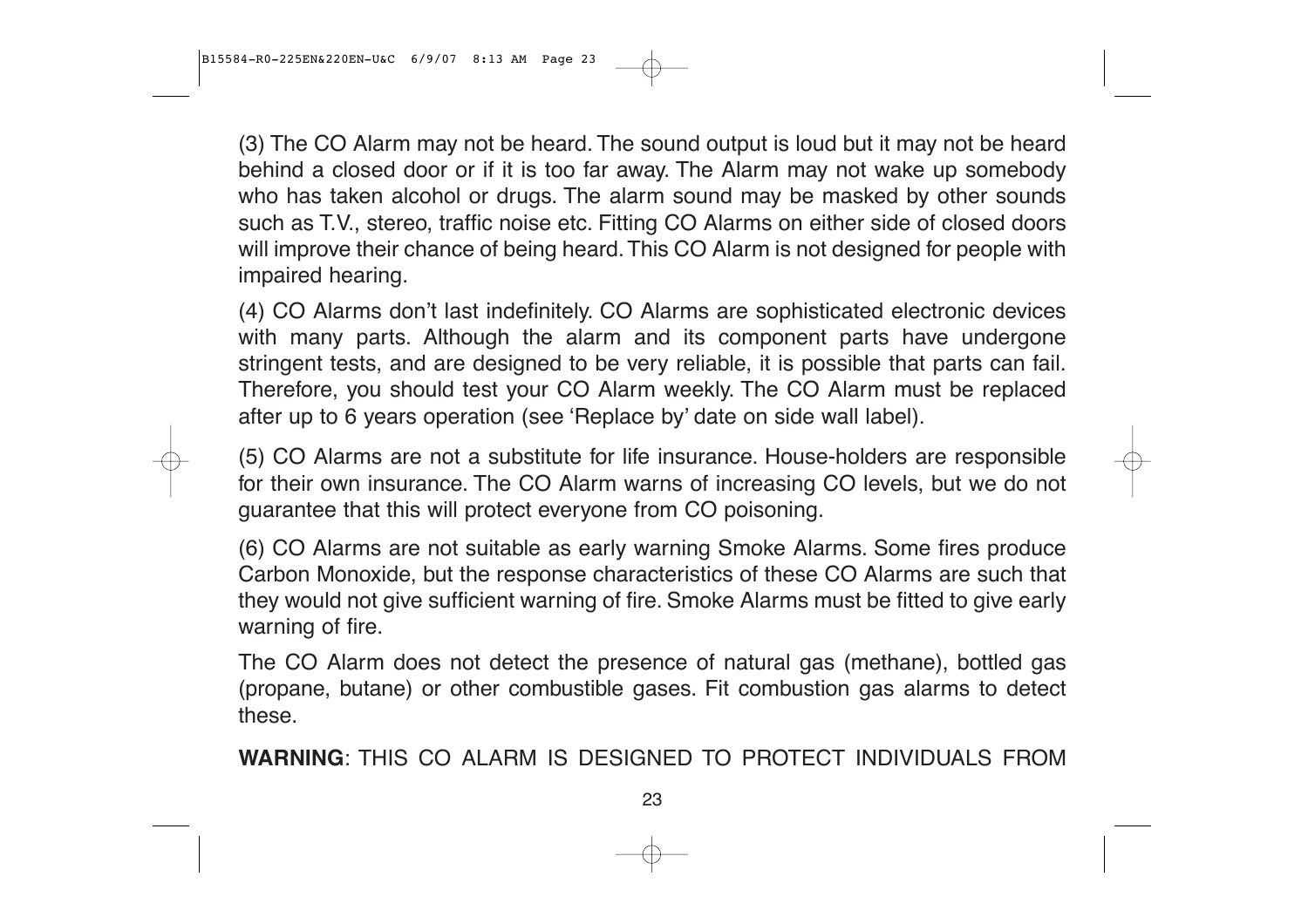THE ACUTE EFFECTS OF CARBON MONOXIDE EXPOSURE. IT WILL NOT FULLY SAFEGUARD INDIVIDUALS WITH SPECIFIC MEDICAL CONDITIONS. IF IN DOUBT CONSULT A MEDICAL PRACTITIONER.

## **9. HOW TO PROTECT YOUR FAMILY**

Follow these guidelines to reduce the risk of Carbon Monoxide poisoning.

- **(1)** Know and look out for tell-tale signs that Carbon Monoxide may be present. These include:-
	- -The CO Alarm warning of abnormal levels.
	- -Staining, sooting or discolouration on or around appliances.
	- A pilot light frequently going out.
	- -A strange smell when an appliance is working.
	- -A naked gas flame which is yellow or orange, instead of the normal blue.
	- - Family members (including pets) exhibiting the "flu-like" symptoms of CO poisoning described above.

If any of these signs are present get the appliance checked out by an expert before further use. If family members are ill get medical help.

- **(2)** Choose all appliances and vehicles which burn fossil fuels such as coal, oil, natural/bottled gas, paraffin, wood, petrol, diesel, charcoal etc. with care and have them professionally installed and regularly maintained.
- **(3)** These appliances must "breathe in" air to burn the fuel properly. Know where the

<sup>24</sup>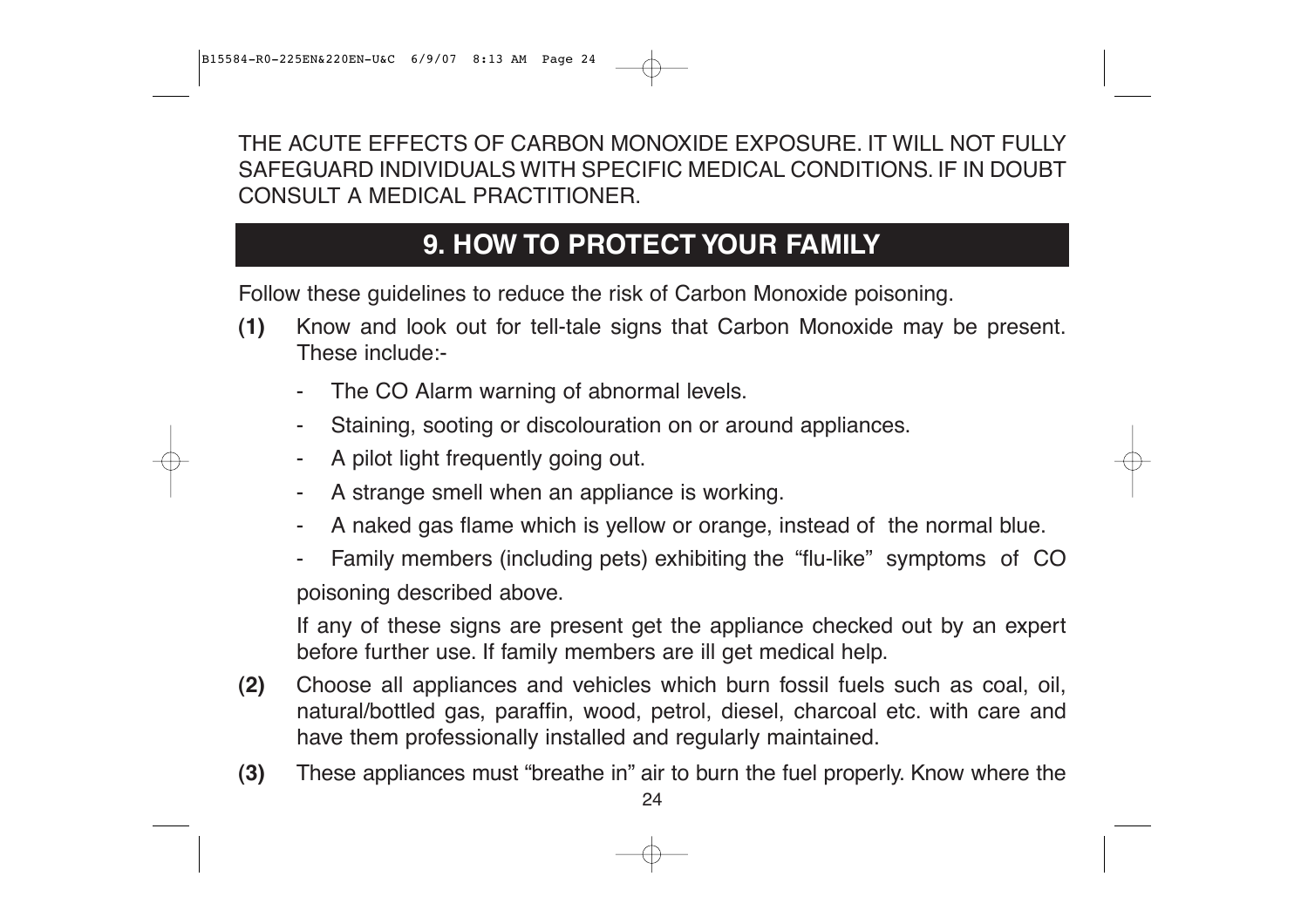air comes from and ensure vents/air bricks etc. remain unobstructed (particularly after building work).

- **(4)** The appliances must also "breathe out" the waste gases (including the CO) usually through a flue or chimney. Ensure chimneys and flues are not blocked or leaking, and get them checked every year. Check for excessive rust or cracks on appliances and pipe work.
- **(5)** Never leave your car, motor bike or lawnmower engine running in the garage with the garage door closed. Never leave the door from the house to the garage open if the car engine is running.
- **(6)** Never adjust your own gas pilot lights.
- **(7)** Never use a gas cooker or a barbecue for home heating.
- **(8)** Children should be warned of the dangers of CO poisoning and instructed never to touch, or interfere with the CO Alarm. Do not allow small children to press the test/hush button as they could be subjected to excessive noise when the unit alarms.
- **(9)** Leaving windows or doors slightly open (even a few inches) will significantly reduce the risk of high levels of CO occurring. The high levels of draughtproofing in modern houses reduces ventilation and can allow dangerous gases to build up.
- **(10)** Install CO Alarms in all the areas recommended in this leaflet.
- **(11)** Recognise that CO poisoning may be the cause when family members suffer from "flu-like" symptoms when at home but feel better when they are away for extended periods.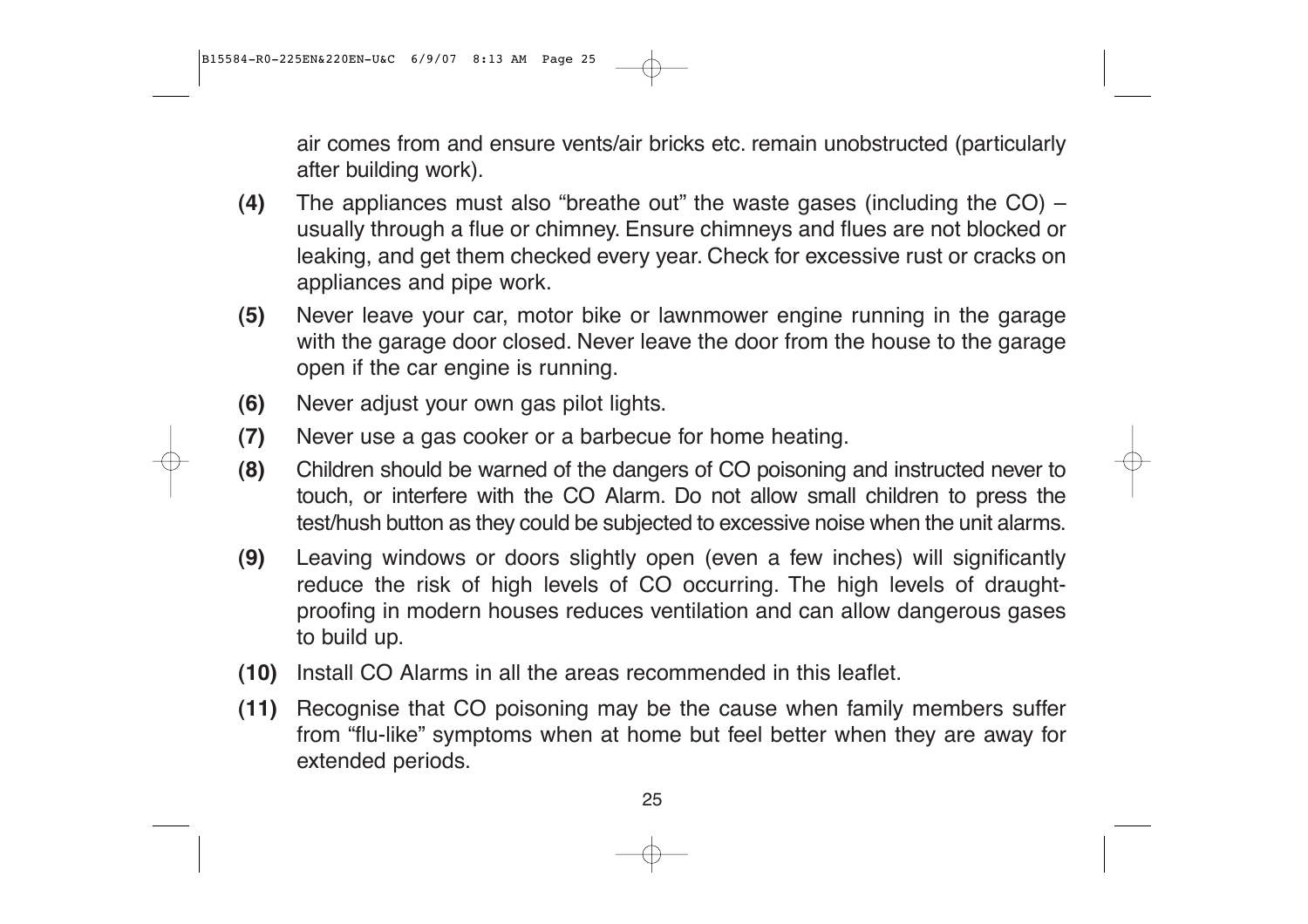# **10. TECHNICAL SPECIFICATION**

| <b>Operating Voltage</b>         | : $230 \pm 10\%$ VAC, 50Hz                                                                                                                                                                                                                                                                                                                                                                                                                 |
|----------------------------------|--------------------------------------------------------------------------------------------------------------------------------------------------------------------------------------------------------------------------------------------------------------------------------------------------------------------------------------------------------------------------------------------------------------------------------------------|
| Power                            | $: 1$ Watt, (60 mA)                                                                                                                                                                                                                                                                                                                                                                                                                        |
| Power on Indicator               | $\therefore$ Green Light on                                                                                                                                                                                                                                                                                                                                                                                                                |
| Sensor                           | <b>Electrochemical Sensor</b>                                                                                                                                                                                                                                                                                                                                                                                                              |
| <b>CO Sensitivity</b>            | Meets BS EN 50291: 2001.<br>Unit operates as per Table B (page 9).                                                                                                                                                                                                                                                                                                                                                                         |
| <b>Electrical Safety</b>         | : Complies with relevant sections of EN 60335-1: 1994                                                                                                                                                                                                                                                                                                                                                                                      |
| Electromagnetic<br>Compatibility | : Complies with BS EN 50270                                                                                                                                                                                                                                                                                                                                                                                                                |
| <b>Test/Hush Button</b>          | : Checks electronics and horn.                                                                                                                                                                                                                                                                                                                                                                                                             |
|                                  | When the unit is alarming, after sensing CO, pressing the test/hush button<br>will immediately stop the horn (the red light will continue to flash). If CO is<br>still present the red light and the horn will turn on again after about 4<br>minutes. The unit can only be silenced once during a CO incident. At 300<br>ppm CO the unit cannot be silenced. (With interconnected units, the hush<br>only works on the alarm sensing CO). |
| Testing with CO                  | $\therefore$ The red light flashes (see Table B, page 9) within 10<br>seconds of the unit detecting CO.                                                                                                                                                                                                                                                                                                                                    |
|                                  |                                                                                                                                                                                                                                                                                                                                                                                                                                            |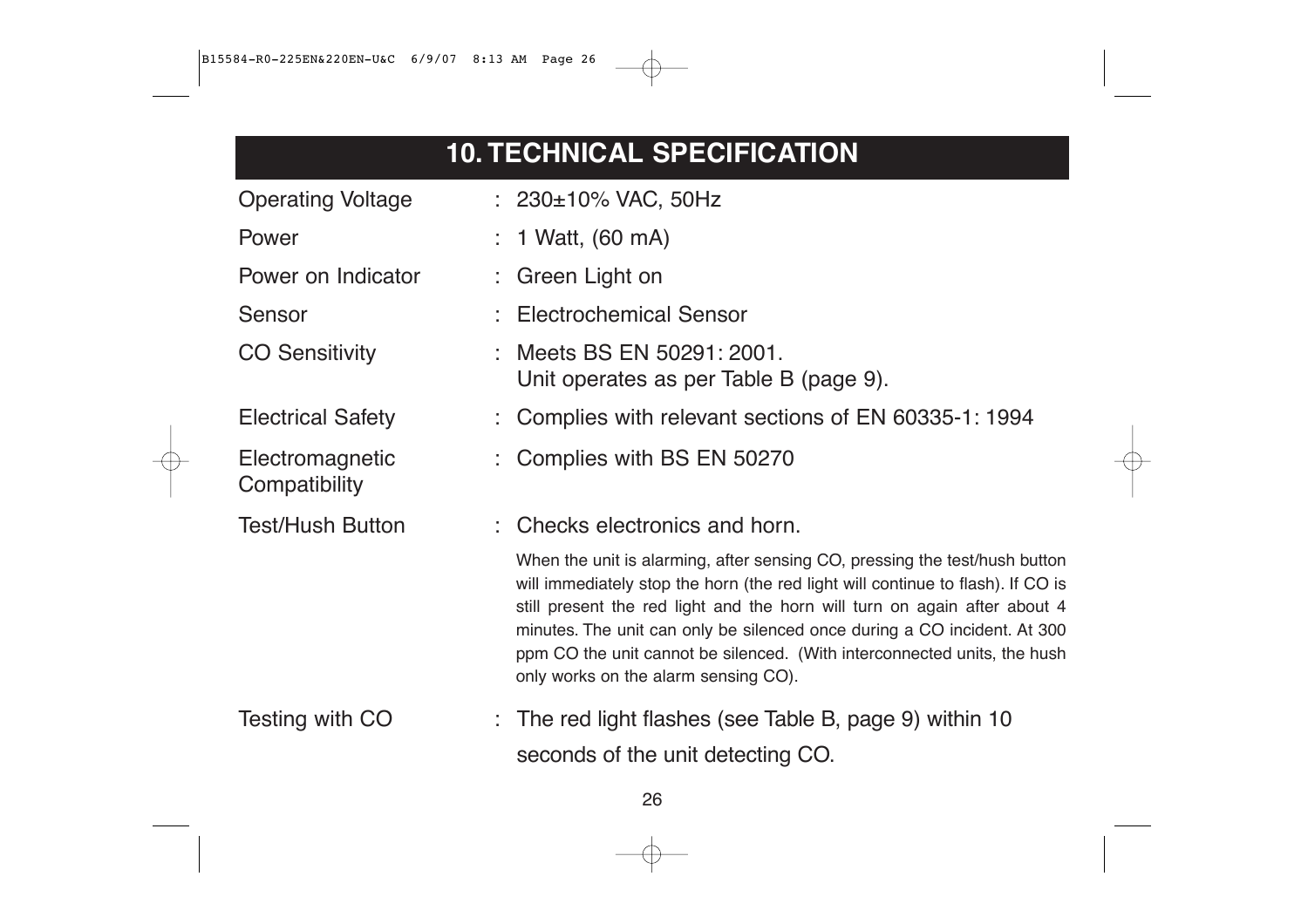B15584-R0-225EN&220EN-U&C 6/9/07 8:13 AM Page 27

| <b>Initialisation Time</b>                      | : 70 seconds. On power up red and amber lights flash<br>momentarily to show they are operational.                                                                                                                                                                                                                                                                                                                                                                               |
|-------------------------------------------------|---------------------------------------------------------------------------------------------------------------------------------------------------------------------------------------------------------------------------------------------------------------------------------------------------------------------------------------------------------------------------------------------------------------------------------------------------------------------------------|
| <b>Operating Temperature</b>                    | $\therefore$ -10°C to 40°C                                                                                                                                                                                                                                                                                                                                                                                                                                                      |
| <b>Humidity Range</b>                           | $: 15\%$ to 95% R.H. (non-condensing)                                                                                                                                                                                                                                                                                                                                                                                                                                           |
| <b>Audible Alarm</b><br><b>Self Diagnostics</b> | $: 85dB(A)$ at 3m minimum<br>Horn beep and amber fault light flashes every 40 seconds if a<br>sensor fault is found.                                                                                                                                                                                                                                                                                                                                                            |
| Tamperproof                                     | : Ei225EN - Screwdriver needed to unscrew unit from wall.<br>Mains cover over terminal block screw must also be removed.<br>EI220EN - Screwdriver needed to unscrew unit from wall.                                                                                                                                                                                                                                                                                             |
| End of Life Indication:                         | Amber light flashes every 45 seconds after 6 years to<br>show the unit must be replaced.                                                                                                                                                                                                                                                                                                                                                                                        |
| <b>CO Alarm Memory:</b>                         | : A unit will indicate if it has been in alarm previously by<br>flashing the red light for 2 seconds every 40 seconds (2)<br>flashes for 50 ppm CO, 4 flashes for 100 ppm CO and 8<br>flashes, for 300 ppm CO). When the test button is<br>pressed the red light flashes as per table B and also<br>indicates the previous CO alarm level detected. The<br>memory is cleared by holding down the test button until<br>the red light stops flashing or if the unit is unpowered. |

⊕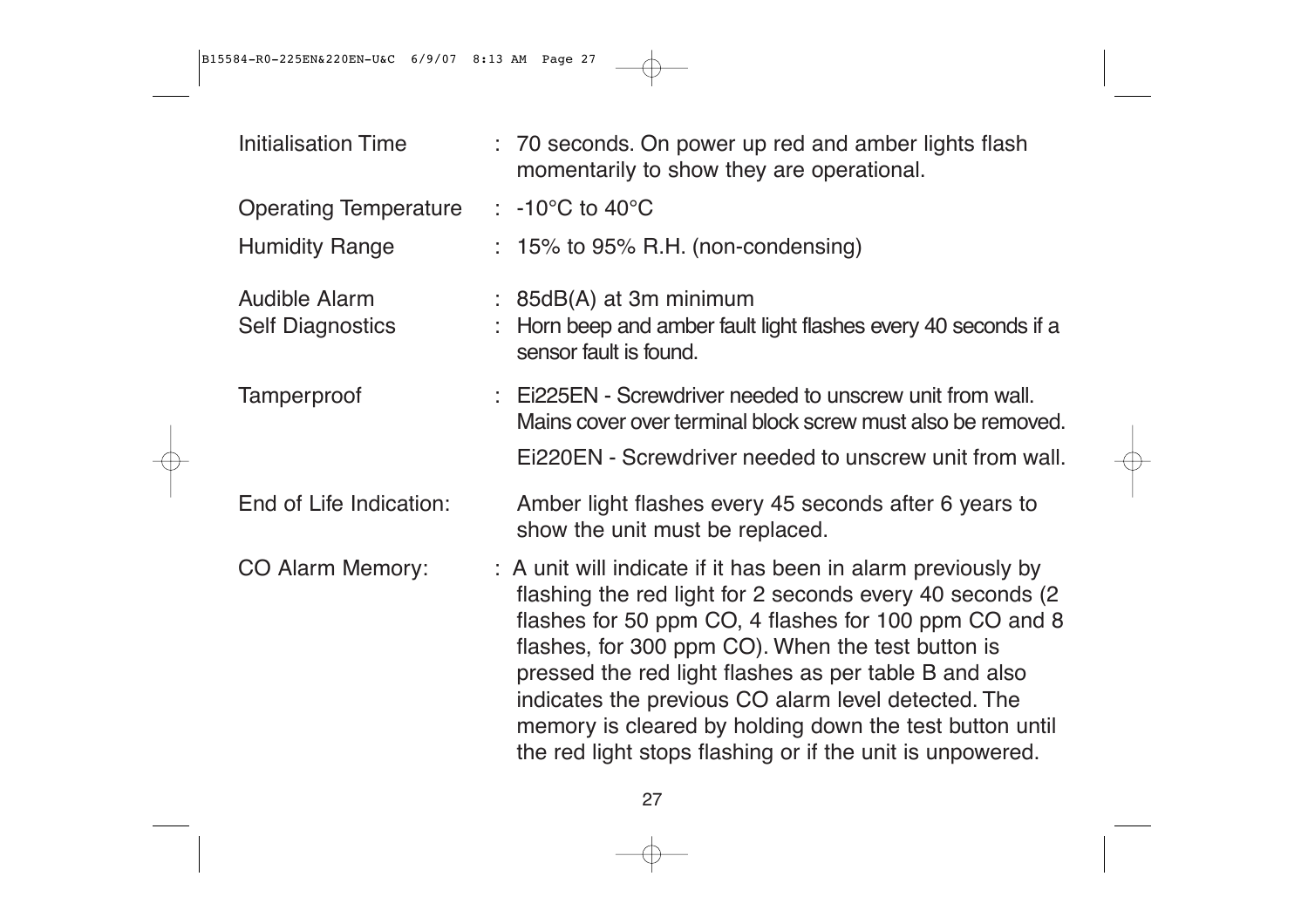B15584-R0-225EN&220EN-U&C 6/9/07 8:13 AM Page 28

Dimensions : 135 x 105 x 71 mm. Weight : 195g - Ei225EN

290g - Ei220EN

### **11. GETTING THE CO ALARM SERVICED**

If your CO Alarm fails to work after you have carefully read all the instructions, checked the unit has been installed correctly, and is receiving AC power, - see "How to disconnect and remove the Alarm" in section 7, page 20. Return it for repair or replacement. This should be to where it was purchased, alternatively return it in a padded box to "Customer Assistance and Information" at the nearest address given on the CO Alarm or in this leaflet. State the nature of the fault, where the CO Alarm was purchased, and the date of purchase.

# **12. GUARANTEE**

Ei Electronics guarantees the Ei225EN Carbon Monoxide Alarm for five years from the date of purchase against any defects that are due to faulty materials or workmanship.

Ei Electronics guarantees the Ei220EN Carbon Monoxide Alarm for two years from the date of purchase against any defects that are due to faulty materials or workmanship. This guarantee only applies to normal conditions of use and service, and does not include damage resulting from accident, neglect, misuse, unauthorised dismantling, or contamination howsoever caused.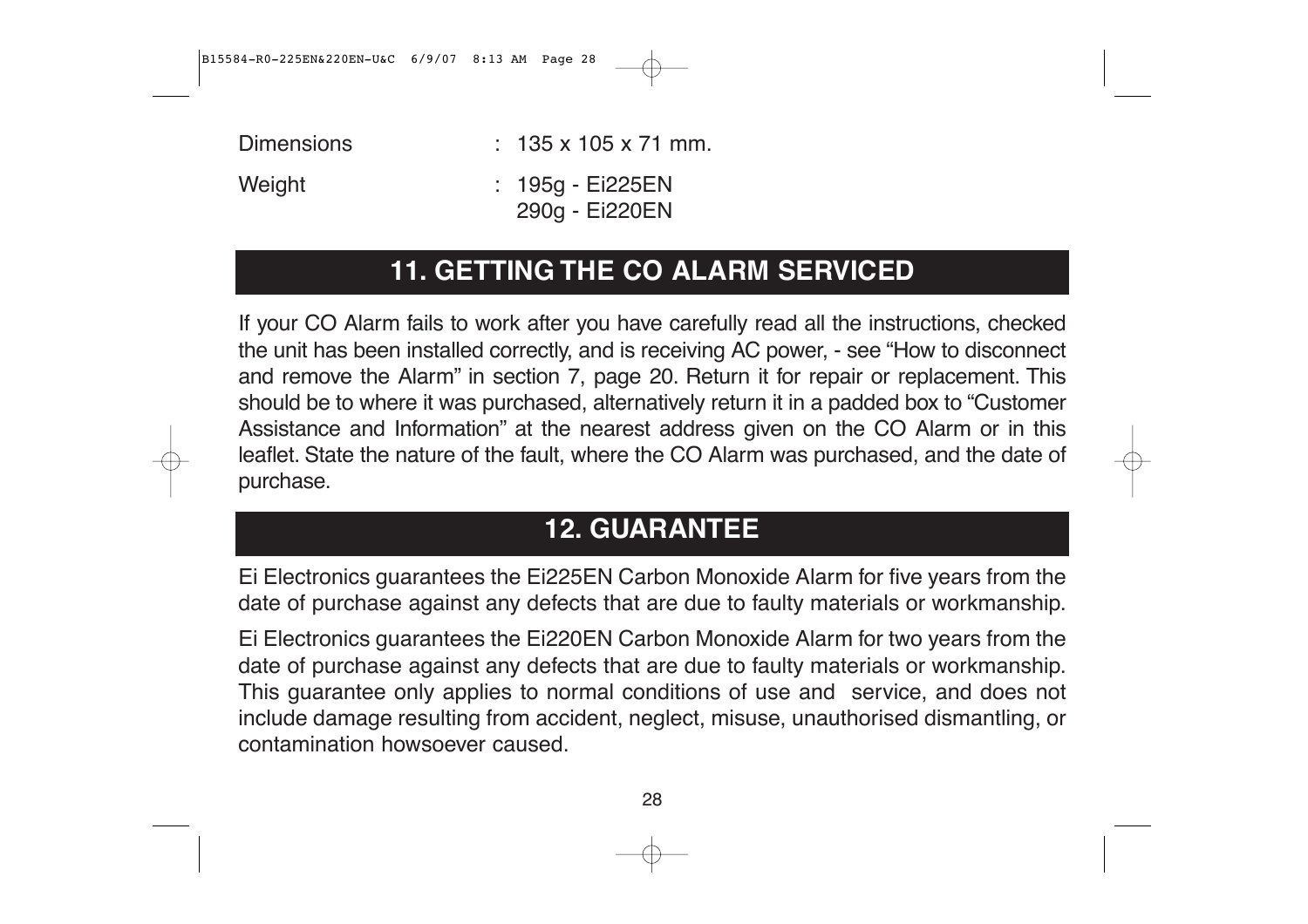This guarantee excludes incidental and consequential damage. If this Carbon Monoxide Alarm should become defective within the guarantee period, it must be returned to where it was purchased or alternatively to Ei Electronics., carefully packaged, with the problem clearly stated. (see section 11 "Getting the CO Alarm Serviced") along with proof of the date of purchase. We shall at our discretion repair or replace the faulty unit.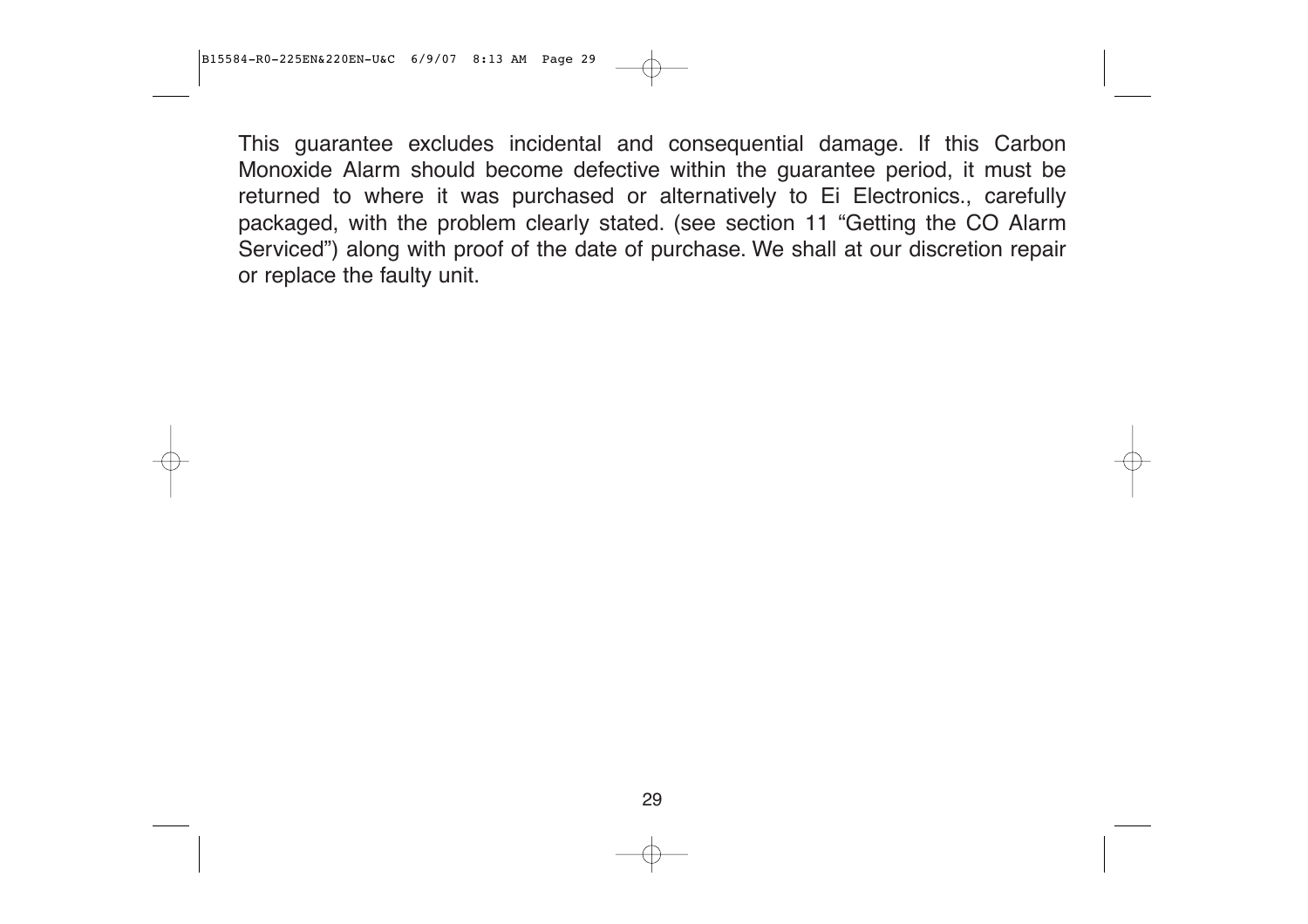# **13. TROUBLESHOOTING**

#### **1. ALARM DOES NOT WORK WITH THE TEST BUTTON:**

(1) Check that the green mains power light is on. If it is off check the wiring, fuse, circuit breakers etc.

(2) Hold the test button down for at least 5 seconds.

#### **2. ALARM BEEPS AND AMBER LIGHT FLASHES EVERY 40 SECONDS:**

If the alarm beeps and the amber fault light flashes every 40 seconds, the CO sensor is probably defective. Press the test/hush button to reset the unit. If the beeping and the amber light flashing re-occurs replace the unit.

#### **3. AMBER LIGHT FLASHES EVERY 40 SECONDS**

The unit has been operating for up to 6 years and must be replaced.

#### **4. ALARM SOUNDS FOR NO APPARENT REASON:**

Follow the detailed instructions on page 4. entitled **"What to do when the alarm sounds".** If there are still problems:

(1) Ensure there are no fuel-burning appliances in the vicinity which could be leaking CO gas (e.g. even from next door).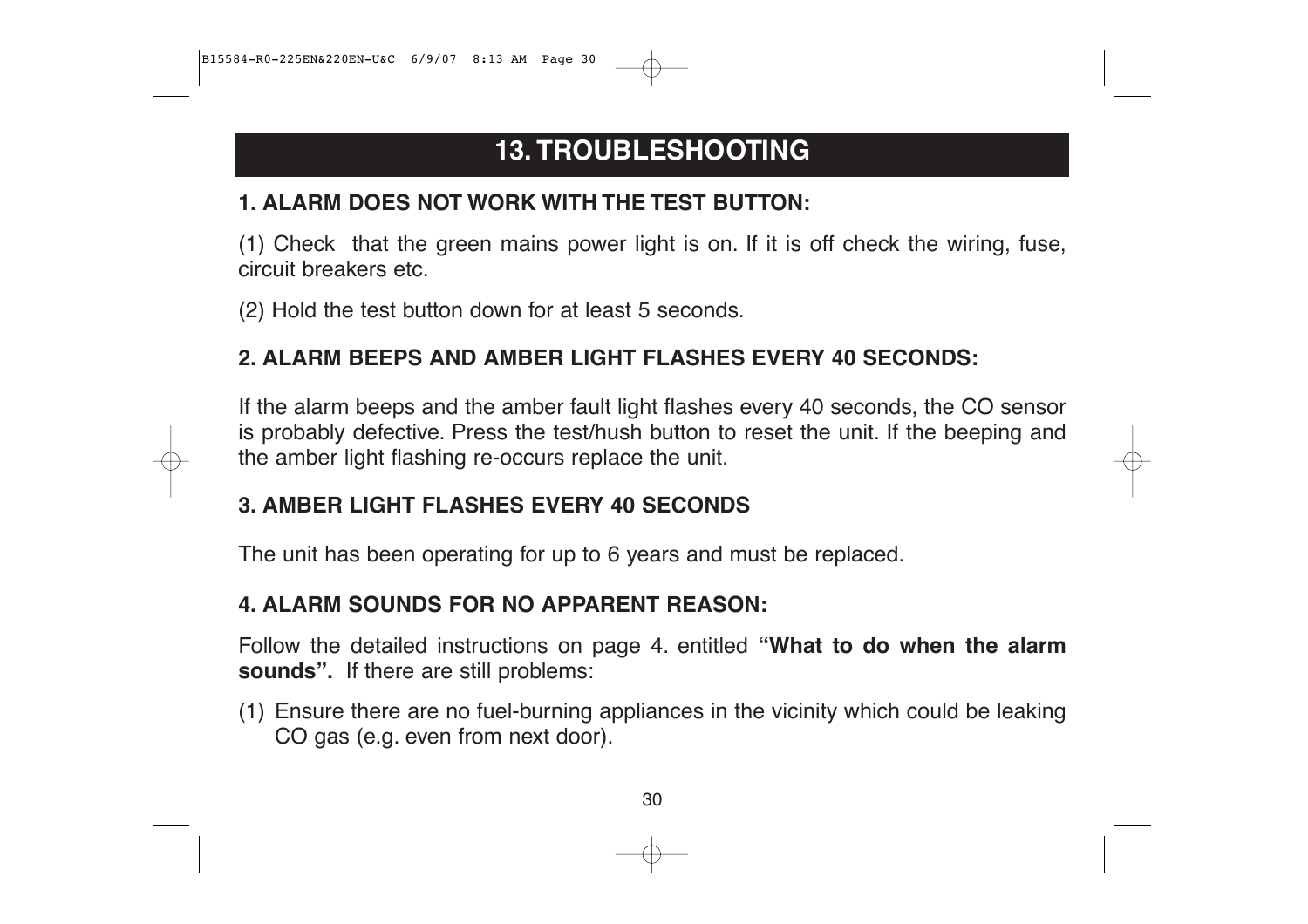B15584-R0-225EN&220EN-U&C 6/9/07 8:13 AM Page 31

- (2) Ensure there are no fumes in the area (e.g. paint, thinners, alcohol, hair spray, chemical cleaners aerosol sprays etc).
- (3) Ensure there is no outdoor source of CO in the vicinity (e.g. a car with engine running, heavy traffic, heavy air pollution, barbecue fumes etc).
- (4) Press the test/hush button to silence the alarm.

If the unit continues to sound it is possibly defective and should be replaced, follow the instructions in section 7 on "How to disconnect and remove your alarm" and then see section 11 "Getting the CO Alarm Serviced".

#### **4. TEST/HUSH BUTTON DOES NOT SILENCE ALARMS:**

Hush button will only silence the unit once at CO levels less than 300 ppm CO during a CO incident.

#### **5. THE RED AND AMBER LIGHTS FLASH:**

On power up the red and amber lights turn on in sequence to show they are working. THIS IS NORMAL.